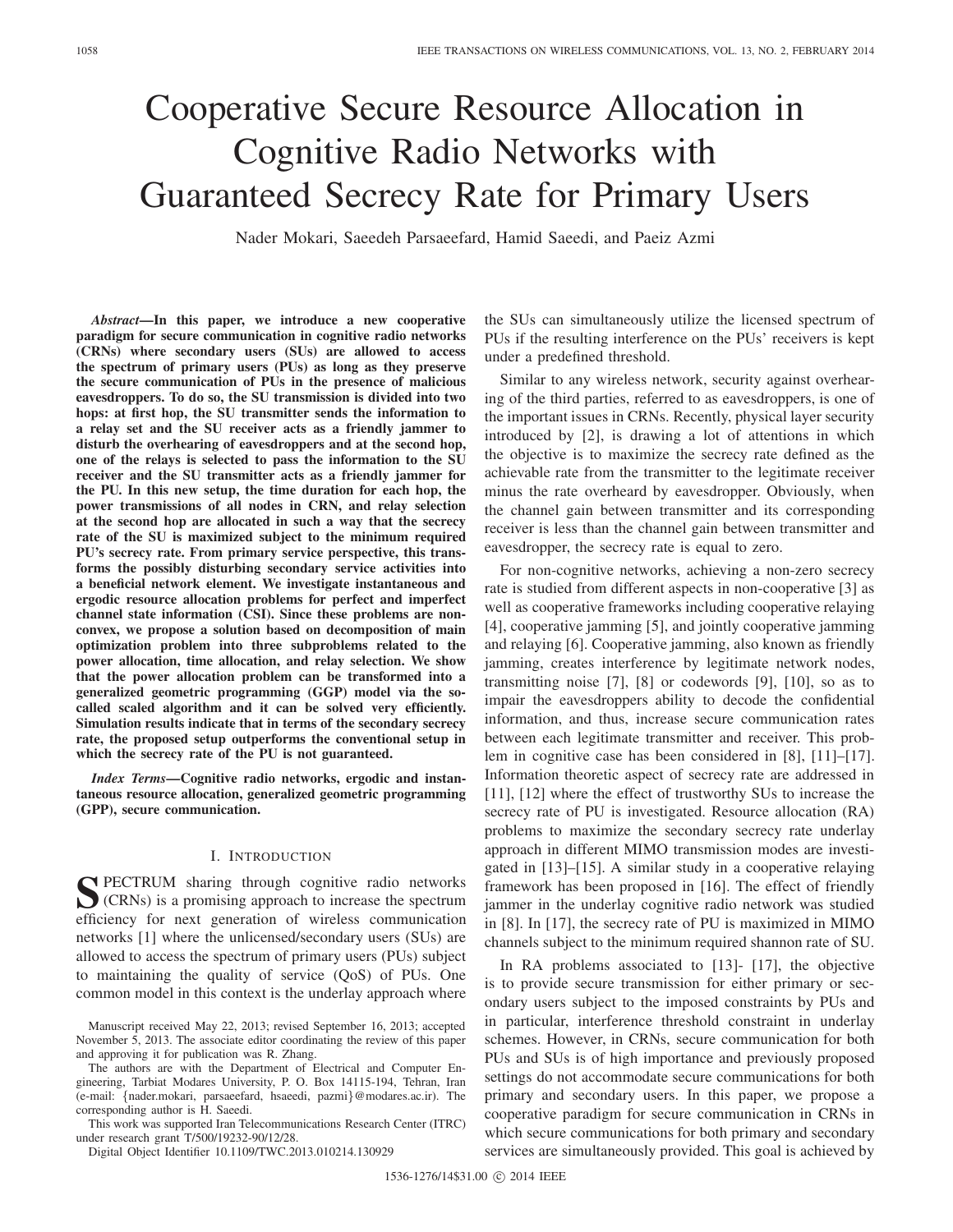taking advantage of the interference caused by the secondary user activity to reduce the primary service overhearing by the eavesdroppers. From primary service perspective, this transforms the possibly disturbing secondary service activities into a beneficial network element.

The RA problem for the proposed setup is written as an optimization problem with the objective of maximizing the SU's secrecy rate subject to guaranteeing a given PU's secrecy rate. It can be seen that the feasibility set of this problem highly depends on the channel gains, referred to as channel state information (CSI) between network nodes, i.e., the PU, the SU and eavesdroppers, as well as the required primary secrecy rate. Consequently, there is a good chance that the RA problem is not feasible meaning that the secondary secrecy rate is zero.

To make the problem feasible, we propose to expand the feasibility set by deploying relays within the secondary network. Then, at any primary service transmission period, the transmission of SU is done in two hops. In the first hop, the secondary transmitter (ST) sends the information to the set of relays and the secondary receiver (SR) acts as a friendly jammer to interfere the overhearing of eavesdroppers. In the second hop, one of the relays is selected to transmit the information to the SR and the ST acts as a friendly jammer. This setup can be considered as a joint cooperative jamming and relaying scheme where the RA problem includes power allocation of all nodes (i.e., the ST, the SR and relays), relay selection for the second hop, and time allocation for each hop. We show that the expansion of the feasibility set results in higher chance of having a non-zero secondary secrecy rate while maintaining a given primary secrecy rate.

The proposed RA problem is non-convex and we apply the scaled algorithm in [18] to transform it into a convex one with respect to each set of variables. We show that this transformation can be represented as a generalized geometric programing (GGP) problem which can be solved very efficiently using existing approaches such as interior-point algorithms [19]. We consider two cases of RA problems: Instantaneous resource allocation (IRA) and ergodic resource allocation (ERA). In the former case, we assume the availability of perfect CSI between any transmitter and receiver within the network. Consequently, for each new set of CSI values, the IRA problem has to be solved [20]. In the latter case, allocations are made based on the long term channel distribution information (CDI). Apparently, ERA exhibits a less computational complexity compared to that of IRA. However, the drawback of ERA is that we can guarantee a secrecy rate for PUs only in average sense not instantaneously, meaning that there exists the probability that the secrecy rate of PU is below than its predefined threshold called outage probability of primary secrecy rate. To deal with this issue, we introduce a modified ERA problem where the outage probability of primary secrecy rate can be kept below any value of interest.

The last challenge for our setup is the assumption of availability of perfect values of CSI between different nodes of the network is not realistic, mainly due to the existence of malicious eavesdroppers which are not supposed to cooperate with SUs and PUs to provide the CSI values. We approach this challenge by considering imperfect values for CSI and

propose the robust counterparts of the RA problems. For the IRA problem, we apply the worst case robust optimization to guarantee the PU's secrecy rate under any condition of error. For The ERA problem, we show that the marginal channel distribution can be used to tackle the uncertainty [21], [22].

An important aspect of the proposed paradigm is that replacing the conventional interference threshold constraint by the primary secrecy rate constraint not only does not decrease the secondary secrecy rate with respect to the conventional case, but can also provide significantly higher secondary secrecy rate.

The rest of this paper is organized as follows. In Section II, the system model is discussed in details. In Section III, the RA problem is introduced and the solution of IRA is presented. Section IV includes two cases of ERA followed by Section V, where the imperfect CSI is considered for both IRA and ERA. Section IV provides simulation results and Section IIV concludes the paper.

#### II. NETWORK SETUP

#### *A. System Model*

We consider an interference limited CRN in which there exist a primary network with single transmitter and receiver, a trustworthy secondary network, and a set of eavesdropping malicious nods i.e.,  $\mathcal{E} = \{1, \dots, E\}$ , which attempt to overhear the primary and secondary messages. The primary transmitter (PT) wants to send confidential data to its corresponding receiver in its own available spectrum B. The primary network allows the ST to access its spectrum as long as the secrecy rate between PT and primary receiver (PR) is higher than a predefined threshold donated by  $C_{\min}^{PT \rightarrow PR}$ .

In our system model, we assume decode and forward (DF) relaying strategy where the relay nodes are assumed to operate in half-duplex mode, i.e., they do not transmit and receive simultaneously in the same frequency band. Accordingly, the transmission between the secondary transmitter and receiver occurs in two hops: in the *first hop*, the ST transmits data to the selected relay node; and in the *second hop*, the selected relay node sends data to the SR.

The secondary transmitter enjoys this opportunity to transmit messages securely to the secondary receiver, where the secondary network consists of a ST and its corresponding SR, and a set of intermediate nodes i.e.,  $\mathcal{R} = \{1, \dots, R\}.$ 

The intermediate nodes help the ST to transmit the data into the SR as a relay set, as shown in Fig. 1. Accordingly, the transmission between the ST and the SR occurs in two hops:

- **First hop**: Transmission from the ST to relays with duration  $T_1$  where the SR acts as a friendly jammer for the primary service to interfere with eavesdropper's overhearing.
- **Second hop**: Transmission from one selected relay to the SR with duration  $T_2$  where  $T = T_1 + T_2$  is the transmission period of the primary service and the ST acts as a friendly jammer for the PT to decrease the eavesdroppers rate.

For both hops, the transmit power of the PT is fixed to  $P_{PT}$ . The maximum power of the ST and SR are equal to  $P_{\text{max}}^{\text{ST}}$  and  $P_{\text{max}}^{\text{SR}}$ ,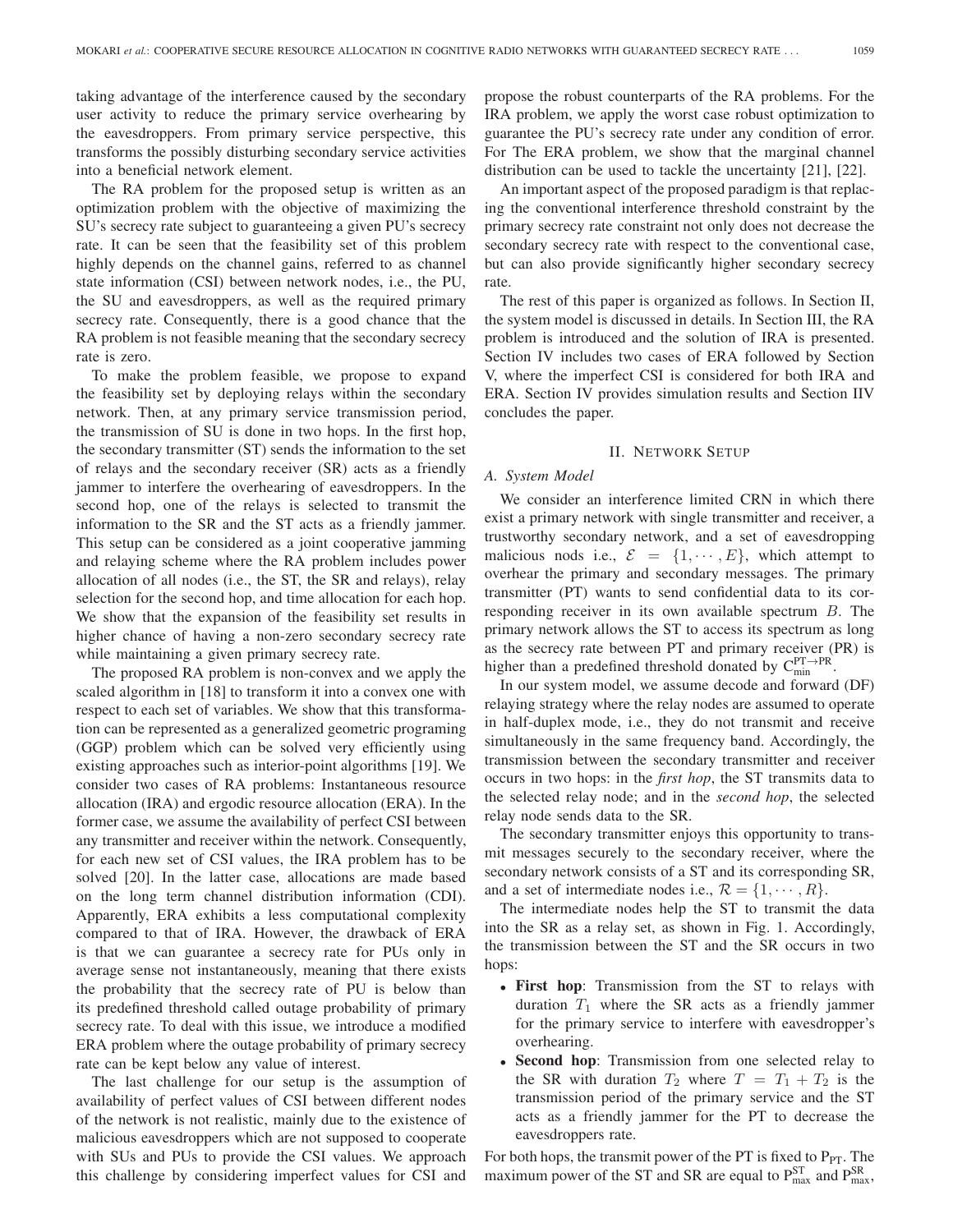

Fig. 1. System model of cooperative CRN with secure transmission.

TABLE I NOTATIONS OF CSI VALUES BETWEEN EACH TRANSMITTER AND RECEIVER IN OUR SETUP.

|                                     | .                                                    |
|-------------------------------------|------------------------------------------------------|
| Symbol                              | Description                                          |
| $h_{\text{PT}\rightarrow\text{PR}}$ | The CSI between PT and PR                            |
| $h_{\text{PT}\rightarrow e}$        | The CSI between $\overline{PT}$ and eavesdropper $e$ |
| $h_{\text{PT}\to r}$                | The CSI between PT and relay r                       |
| $h_{\text{PT}\rightarrow\text{ST}}$ | The CSI between PT and ST                            |
| $h_{\text{PT}\rightarrow\text{SR}}$ | The CSI between PT and SR                            |
| $h_{\text{ST}\rightarrow\text{PR}}$ | The CSI between ST and PR                            |
| $h_{\text{ST}\rightarrow e}$        | The CSI between ST and eavesdropper $e$              |
| $h_{\text{ST}\rightarrow r}$        | The CSI between ST and relay r                       |
| $h_{\text{ST}\rightarrow\text{PT}}$ | The CSI between ST and PT                            |
| $h_{\text{ST}\rightarrow\text{SR}}$ | The CSI between ST and SR                            |
| $h_{\text{SR}\rightarrow\text{PR}}$ | The CSI between SR and PR                            |
| $h_{\text{SR}\rightarrow e}$        | The CSI between SR and eavesdropper e                |
| $\overline{h}_{\text{SR}\to r}$     | The CSI between SR and relay r                       |
| $h_{\text{SR}\rightarrow\text{PT}}$ | The CSI between SR and PT                            |
| $h_{\text{SR}\rightarrow\text{ST}}$ | The CSI between SR and ST                            |
| $h_{r\to PR}$                       | The CSI between relay $r$ and PR                     |
| $h_{r\to e}$                        | The CSI between relay $r$ and eavesdropper $e$       |
| $h_{r\to PT}$                       | The CSI between relay $r$ and PT                     |
| $h_{r\rightarrow\text{SR}}$         | The CSI between relay $r$ and SR                     |
|                                     |                                                      |

respectively and  $\mathbf{p}_{\text{max}}^{\text{Relay}} = [\mathbf{p}_{\text{max}}^1, \cdots, \mathbf{p}_{\text{max}}^R]$  denotes the vector of maximum transmit power of all relay nodes where  $\mathbf{p}_i^r$  is the maximum transmit power of all relay nodes where  $p_{max}^r$  is the maximum transmit power of relay r.

Throughout this paper, the superscripts 1 and 2 are utilized for any parameters in the first and second hops and  $m \to n$  is used to denote a correspondence between a transmitter named  $m$  and a receiver named  $n$ . Accordingly, for transmission from transmitter *m* to receiver *n*,  $\gamma_{m\to n}^i$  and  $c_{m\to n}^i$  denote the corresponding SINR and secrecy rate where superscript  $i \in \{1, 2\}$  shows the transmission occurs in hop i. We also assume that  $N_0B$  is the white gaussian noise power over bandwidth B which is equal for all users in CRN. Also,  $h_{m\to n}$ denotes the CSI between transmitter  $m$  and receiver  $n$  which is assumed to be fixed during one transmission period. For the case of imperfect CSI,  $h_{m\to n}$ ,  $\bar{h}_{m\to n}$  and  $\hat{h}_{m\to n}$  show the exact, estimated and error value of the CSI between transmitter m and receiver n. When the CSI is perfect,  $h_{m\to n} = h_{m\to n}$ . The corresponding gain notations are summarized in Table I.

#### *B. First hop*

At the first hop, the SINR of the PR is computed as

$$
\gamma_{\text{PT}\to\text{PR}}^1(\boldsymbol{p}^1) = \frac{\text{P}_{\text{PT}} h_{\text{PT}\to\text{PR}}}{N_0 B + I_{\text{PR}}^1},\tag{1}
$$

where  $p^1 = [p_{ST}^1, p_{SR}^1]$  in which  $p_{ST}^1$  is the transmit power<br>of the ST and  $p_1^1$  is the transmit power of the SR at the of the ST and  $p_{SR}^1$  is the transmit power of the SR at the first hop when it acts as a jammer for eavesdroppers; and  $I_{PR}^1$  is the induced interference in the PR, which is equal to  $I_{PR}^{\hat{11}} = I_{SR\rightarrow PR}^1 + I_{ST\rightarrow PR}^1 = p_{SR}^1 h_{SR\rightarrow PR} + p_{ST}^1 h_{ST\rightarrow PR}$ . Similarly,<br>SINIR for the first hop at equal to equal to SINR for the first hop at eavesdropper  $e$  is equal to

$$
\gamma_{\text{PT}\to\text{e}}^1(\boldsymbol{p}^1, e) = \frac{\text{P}_{\text{PT}} h_{\text{PT}\to\text{e}}}{N_0 B + I_{\text{PT}\to\text{e}}^1},\tag{2}
$$

where  $I_{\text{PT}\rightarrow e}^1 = I_{\text{SR}\rightarrow e}^1 + I_{\text{ST}\rightarrow e}^1 = p_{\text{SR}}^1 h_{\text{SR}\rightarrow e} + p_{\text{ST}}^1 h_{\text{ST}\rightarrow e}$ . In this bon the secrecy rate of PH is equal to this hop, the secrecy rate of PU is equal to

$$
c_{\text{PT}\to\text{PR}}^1(\boldsymbol{p}^1) = \min_e \left\{ c_{\text{PT}\to\text{PR}}^1(\boldsymbol{p}^1, e) \right\},\tag{3}
$$

where

$$
c_{\text{PT}\to\text{PR}}^1(\boldsymbol{p}^1, e) = \frac{T_1}{T_1 + T_2} \times \left[ \log_2(1 + \gamma_{\text{PT}\to\text{PR}}^1(\boldsymbol{p}^1)) - \log_2(1 + \gamma_{\text{PT}\to\text{e}}^1(\boldsymbol{p}^1, e)) \right]^+.
$$

Simultaneously in the secondary network, the ST sends the data to all relay nodes and the SINR of relay  $r$  is

$$
\gamma_{\text{ST}\to r}^1(\boldsymbol{p}^1, r) = \frac{p_{\text{ST}}^1 h_{\text{ST}\to r}}{N_0 B + I_r^1}, \quad \forall r \in \mathcal{R},
$$
\n(4)

where  $I_r^1 = I_{SR \to r}^1 + I_{PT \to r}^1 = p_{SR} h_{SR \to r} + P_{PT} h_{PT \to r}$ , and the SINR received at the equestropper e is equal to SINR received at the eavesdropper e is equal to

$$
\gamma_{\text{ST}\to e}^1(\boldsymbol{p}^1, e) = \frac{p_{\text{ST}}^1 h_{\text{ST}\to e}}{N_0 B + I_{\text{ST}\to e}^1},\tag{5}
$$

where  $I_{ST\to e}^1 = I_{SR\to e}^1 + I_{PT\to e}^1 = p_{SR}^1 h_{SR\to e} + P_{PT} h_{PT\to e}$ .<br>Therefore, the secrecy rate of secondary user is

$$
c_{\text{ST}\to r}(\boldsymbol{p}^1, r) = \min_{e \in \mathcal{E}} \left\{ c_{\text{ST}\to r}(\boldsymbol{p}^1, e) \right\},\
$$

where

$$
c_{\text{ST}\to r}(\mathbf{p}^1, r, e) = \frac{T_1}{T_1 + T_2} \times
$$
\n
$$
\left[ \log_2(1 + \gamma_{\text{ST}\to r}^1(\mathbf{p}^1, r)) - \log_2(1 + \gamma_{\text{ST}\to e}^1(\mathbf{p}^1, e)) \right]^+.
$$
\n(6)

*C. Second hop*

In this phase, the SINR of the PR is equal to

$$
\gamma_{\text{PT}\to\text{PR}}^2(\boldsymbol{p}^2,\boldsymbol{r}) = \frac{\text{P}_{\text{PT}}h_{\text{PT}\to\text{PR}}}{N_0B + I_{\text{PR}}^2(\boldsymbol{r})},\tag{7}
$$

where  $p^2 = [p_{ST}^2, \mathbf{p}_r^2]$  in which  $p_{ST}^2$  is the transmit power of the ST in the second phase and  $\mathbf{n}^2 = [n^2, \dots, n^2]$  is the vector ST in the second phase and  $\mathbf{p}_r^2 = [p_1^2, \cdots, p_R^2]$  is the vector<br>of transmit powers of relay nodes where  $n^2$  is the transmit of transmit powers of relay nodes where  $p_r^2$  is the transmit power of relay r at the second hop, and  $I_{PR}^2(r) = I_S^2$ <br>  $I^2 = -n^2$  hop,  $\text{p} + n^2h$  and for all  $r \in \mathcal{R}$ . The From Figure 1 at the second hop, and  $I_{PR}(t) = I_{ST\rightarrow PR} + I_{r\rightarrow PR}^2 = p_{ST}^2 h_{ST\rightarrow PR} + p_r^2 h_{r\rightarrow PR}$ , for all  $r \in \mathcal{R}$ . The SINR at equationmer e is equal to eavesdropper e is equal to

$$
\gamma_{\text{PT}\to\text{e}}^2(\boldsymbol{p}^2, r, e) = \frac{\text{P}_{\text{PT}} h_{\text{PT}\to\text{e}}}{N_0 B + I_{\text{PT}\to\text{e}}^2(r)},\tag{8}
$$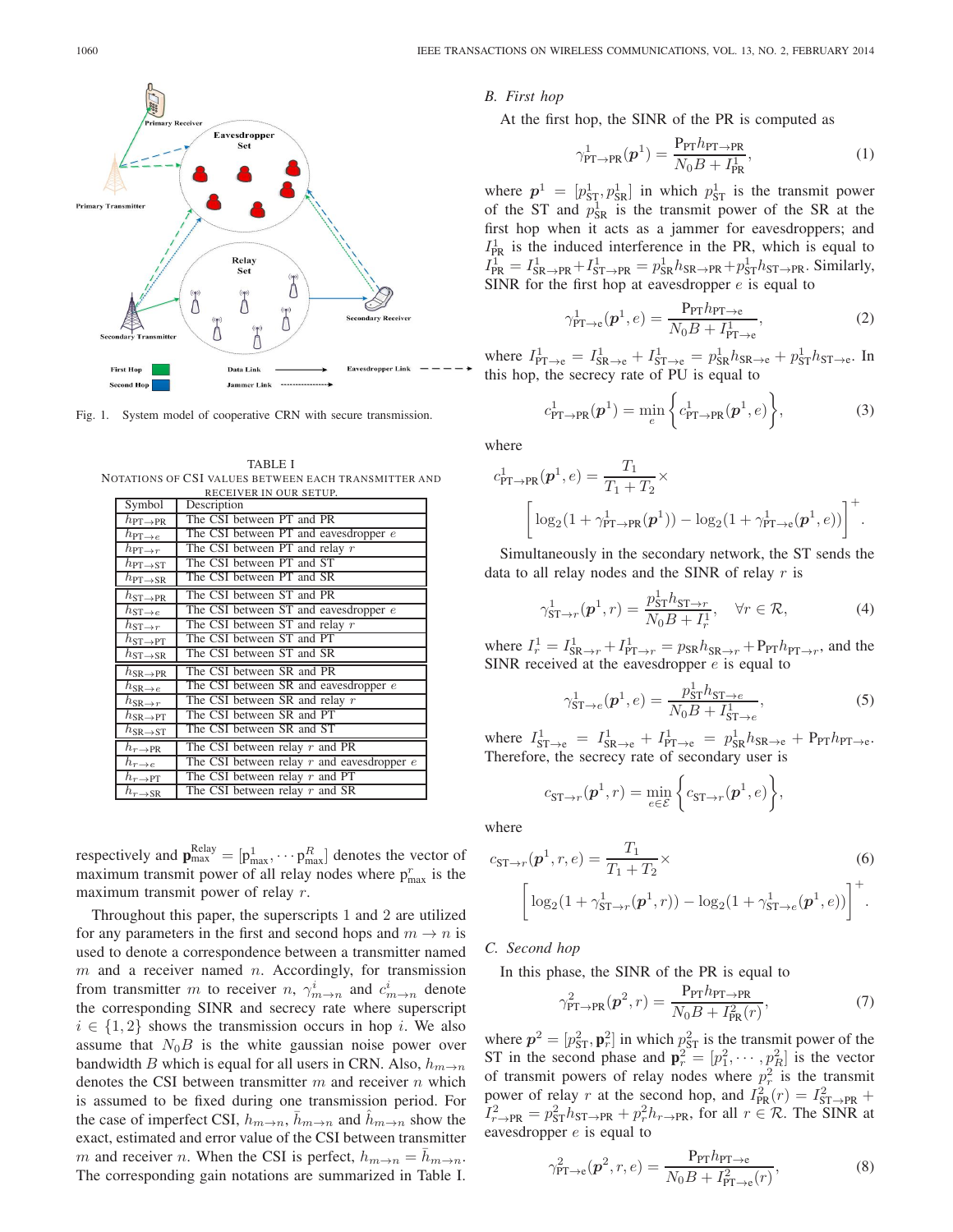where  $I_{\text{PT}\to e}^2(r) = I_{\text{ST}\to e}^2 + I_{r\to e}^2 = p_{\text{ST}}^2 h_{\text{ST}\to e} + p_r^2 h_{r\to e}$ , for all  $r \in \mathcal{R}$ . Now the secrecy rate at the second hop from the all  $r \in \mathcal{R}$ . Now, the secrecy rate at the second hop from the PT to the PR is given by

$$
c_{\text{PT}\to\text{PR}}^2(\boldsymbol{p}^2,r)=\min_e \left\{c_{\text{PT}\to\text{PR}}^2(\boldsymbol{p}^2,r,e)\right\},\tag{9}
$$

where

$$
c_{\text{PT}\to\text{PR}}^2(\boldsymbol{p}^2, r, e) = \frac{T_2}{T_1 + T_2} \times \left[ \log_2(1 + \gamma_{\text{PT}\to\text{PR}}^2(\boldsymbol{p}^2, r)) - \log_2(1 + \gamma_{\text{PT}\to e}^2(\boldsymbol{p}^2, r, e)) \right]^+.
$$

Consequently, the secrecy rate of the PU is obtained as

$$
c_{\text{PT}\to\text{PR}}(\boldsymbol{p},r) = c_{\text{PT}\to\text{PR}}^1(\boldsymbol{p}^1,r) + c_{\text{PT}\to\text{PR}}^2(\boldsymbol{p}^2,r),\qquad(10)
$$

where  $p = [p^1, p^2]$ . At this hop, in the secondary network, the relays send the message from the ST to the SR and the SINR of the SR from relay  $r$  is

$$
\gamma_{r \to \text{SR}}^2(\boldsymbol{p}^2, r) = \frac{p_r h_{r \to \text{SR}}}{N_0 B + I_{\text{SR}}^2},\tag{11}
$$

where  $I_{SR}^2 = I_{ST \to SR}^2 + I_{PT \to SR}^2 = p_{ST}^2 h_{ST \to SR} + P_{PT} h_{PT \to SR}$ .<br>Also, the eavesdropper SINR from relay r is

$$
\gamma_{r \to e}^2(\mathbf{p}^2, r, e) = \frac{p_r h_{r \to e}}{N_0 B + I_{r \to e}^2}, \quad \forall r \in \mathcal{R}, \tag{12}
$$

in which  $I_{r \to e}^2 = I_{ST \to e}^2 + I_{PT \to e}^2 = p_{ST}^2 h_{ST \to e} + P_{PT} h_{PT \to e}$  for all  $r \in \mathcal{P}$  and all  $r \in \mathcal{R}$  and

$$
c_{r \to \text{SR}}^2(\boldsymbol{p}^2, r) = \min_{e \in \mathcal{E}} \left\{ c_{r \to \text{SR}}^2(\boldsymbol{p}^2, r, e) \right\},\,
$$

where

$$
c_{r \to \text{SR}}^2(\boldsymbol{p}^2, r, e) = \frac{T_2}{T_1 + T_2} \times
$$
\n
$$
\left[ \log_2(1 + \gamma_{r \to \text{SR}}^2(\boldsymbol{p}^2, r)) - \log_2(1 + \gamma_{r \to e}^2(\boldsymbol{p}^2, r, e)) \right]^+.
$$
\n(13)

Finally, the secondary secrecy rate will be

$$
c_{\text{ST}\to r\to\text{SR}}(\boldsymbol{p},r) = \min\left\{c_{\text{ST}\to r}^1(\boldsymbol{p}^1), c_{r\to\text{SR}}^2(\boldsymbol{p}^2)\right\}.
$$
 (14)

Similar to other works in literature, in this paper we assume that the CSI values between different nodes of the network are available to the secondary transmitter to be used in allocating the resources. We then consider the case where such CSI values are imperfect and derive corresponding secrecy rates. We also assume that eavesdroppers use single-user decoding, i.e., while decoding primary user data, secondary user data is considered as noise and vise versa.

# III. INSTANTANEOUS RESOURCE ALLOCATION PROBLEM AND ITS SOLUTION

#### *A. The RA Problem*

From the setup of Section II, the secondary secrecy rate depends on the following parameters which are selected from their corresponding sets:

**1)**  $T_1$  and  $T_2$  chosen from  $\mathcal{T} = \{T_1, T_2 | T_1 > 0, T_2 > 0 \}$ <br>  $T_1 + T_2 - T_1$  which is the set of time intervals for the  $0, T_1 + T_2 = T$  which is the set of time intervals for the first and second hops;

**2**) The transmit power of nodes in two hops i.e.,  $p<sup>1</sup>$  and  $p<sup>2</sup>$ , picked up from the set  $\mathcal{P} = \{ \mathbf{p} | \mathbf{0} \preceq \mathbf{p} \preceq \mathbf{p}_{\text{max}} \}$  where<sup>1</sup>  $\mathbf{p}_{\text{max}} = [\mathbf{P}_{\text{max}}^{\text{ST}}, \mathbf{P}_{\text{max}}^{\text{SR}}, \mathbf{p}_{\text{max}}^{\text{Relay}}];$ <br>3) The relay *r* which is det

**3)** The relay r which is deployed in the second hop to transmit the information to the SR for which the corresponding set is denoted by  $\varphi$  where  $\varphi = {\rho | \rho.1^T = 1}$  in which  $\rho =$  $[\rho_1, \cdots, \rho_R]$  and  $\rho_r = \{0, 1\}$  for all relay nodes, implying that only one relay is selected for transmission to the SR. Now, the RA problem of the secondary network may be written as

$$
\max_{\Xi = \mathcal{T} \cup \varphi \cup \mathcal{P}} \sum_{r=1}^{R} \rho_r c_{\text{ST} \to r \to \text{SR}}(\boldsymbol{p}, r),
$$
(15)  
s.t.  $C_1 : \sum_{r=1}^{R} \rho_r c_{\text{PT} \to \text{PR}}(\boldsymbol{p}, r) \ge C_{\text{min}}^{\text{PT} \to \text{PR}},$ 

where  $\Xi = \mathcal{T} \cup \varphi \cup \mathcal{P}$  is the vector of optimization variables. In the sequel, prior to solving (15), we provide a discussion on its feasibility to show the effect of defining **Ξ** on secrecy rate of both PU and SU.

# *B. Feasibility Condition*

As mentioned before, one concern for secrecy rate is that it might be zero depending on the value of  $h_{PT\rightarrow PR}$  and  $h_{PT\rightarrow e}$ . Now, we want to show how by extending the set of optimization variables, we can increase the chance that (15) is feasible, meaning that the primary secrecy rate is nonzero and greater than  $C_{\min}^{PT \to PR}$ . In line with existing literature on interference limited networks, the following discussion on feasibility is based on the assumption of high SINR at the PR and the SR [23].

For the case that there is no SU in the network, (15) is feasible, if the following optimization problem has a solution [24]

$$
\min_{0 \le \xi} \quad \xi \tag{16}
$$

$$
\text{s.t.} \qquad C_1: \xi \geq C_{\min}^{\text{PT} \rightarrow \text{PR}} - (\log_2 \frac{P_{\text{PT}} h_{\text{PT} \rightarrow \text{PR}}}{P_{\text{PT}} h_{\text{PT} \rightarrow e}}), \, \forall e \in \mathcal{E},
$$

which is a linear programming problem, and it has a solution if  $\lambda_{\min}(\mathbf{M}) > 1$  where  $\lambda_{\min}$  is the smallest eignevalue of matrix **M** which is an  $E \times E$  diagonal matrix whose  $e^{\text{th}}$  element is  $\frac{h_{\text{PT}\rightarrow\text{PR}}}{2C_{\text{min}}^{\text{PT}\rightarrow\text{PR}}h_{\text{PT}\rightarrow e}}$  which only depends on the CSI values and  $\mathrm{C}_{\mathrm{min}}^{\mathrm{PT}\rightarrow\mathrm{PR}}$ .

If SU can access the spectrum via underlay approach i.e., the interference to the PR is less than a given value Γ,<br>the primary secrecy rate is equal to  $\log (1 + \frac{Prh_{\text{PT}}-PR}{P} )$ the primary secrecy rate is equal to  $\log_2 (1 + \frac{Pr h_{PT\rightarrow PR}}{N_0F + \Gamma} \log_2 (1 + \frac{P_{\text{Pr}} h_{\text{PT}\to e}}{N_0 B + \frac{\Gamma h_{\text{ST}\to e}}{h_{\text{ST}\to\text{PR}}}})$ . For high SINR regime, it can be

approximated by  $\log_2 \frac{h_{\text{PT}\rightarrow \text{PR}}}{h_{\text{PT}\rightarrow e}} - \log_2 \frac{N_0 B + \frac{\Gamma h_{\text{ST}\rightarrow \text{PR}}}{h_{\text{ST}\rightarrow \text{PR}}}}{N_0 B + \Gamma}$ . Therefore, (15) is feasible when the following optimization problem has a solution

$$
\min_{0 \le \xi} \quad \xi \tag{17}
$$

s.t. 
$$
\xi \geq C_{\min}^{PT \to PR} - (\log_2 \frac{h_{PT \to PR}}{h_{PT \to e}} + \log_2 \frac{N_0 B + \frac{\Gamma h_{ST \to e}}{h_{ST \to PR}}}{N_0 B + \Gamma}).
$$

<sup>1</sup>The symbol  $\preceq$  represents the element-wise comparison.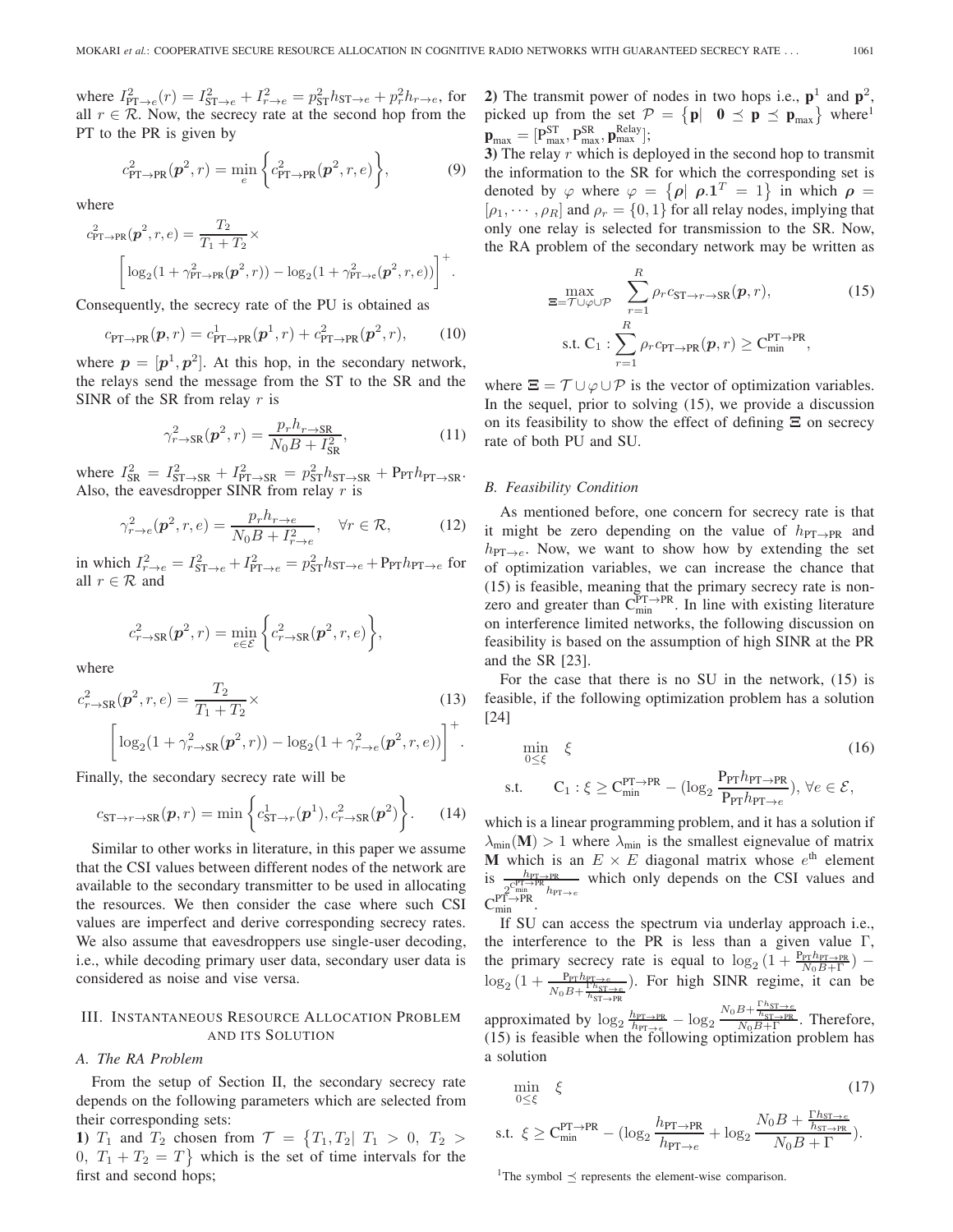As (17) is also a linear programming problem, it has a solution when  $\lambda_{\min}(\mathbf{MN}) > 1$  where **N** is an  $E \times E$  diagonal matrix whose  $e^{\text{th}}$  element is  $\frac{N_0 B + \frac{\Gamma h_{\text{ST}\rightarrow \text{e}}}{\Gamma h_{\text{ST}\rightarrow \text{PR}}}}{N_0 B + \Gamma}$ . For this case, when  $h_{ST\rightarrow e}/h_{ST\rightarrow PR} > 1$ , e.g., the CSI between ST and PR is larger<br>than that between ST and equesdromer, the feasibility set is than that between ST and eavesdropper, the feasibility set is enlarged compared to the feasibility set of (16). The above discussions can be extended to the case when there is a relay set in the network as shown in the next proposition.

*Proposition 1*: When relay nodes are used in the network and if the time durations of the two hops are equal and set to  $T/2$ , the primary secrecy rate is the same as (10) with  $T_1 = T_2 = T/2$ . In this case, when the noise is negligible and if  $\frac{h_{\tau\to\epsilon}}{h_{\tau\to\mu}} > 1$  and  $\frac{h_{\text{SR}\to\epsilon}}{h_{\text{SR}}\to\mu} > 1$ , (15) is feasible if  $\mathcal{F}_1$ , defined below, is a non-empty set

$$
\mathcal{F}_1 = \left\{ \exists r \in \mathcal{R} | \lambda_{\min} ((\mathbf{M}_1)^2 \mathbf{N}_1 \mathbf{N}_2^r) > 2^{2C_{\min}^{\text{PT} \to \text{PR}}} \right\} \tag{18}
$$

where  $M_1$ ,  $N_1$  and  $N_2^r$  are  $E \times E$  diagonal matrices whose  $e^{th}$ elements are  $\frac{h_{\text{PT}\rightarrow\text{PR}}}{h_{\text{PT}\rightarrow e}}$ ,  $\frac{h_{\text{ST}\rightarrow\text{PR}}}{h_{\text{ST}\rightarrow\text{PR}}}$  and  $\frac{h_{\text{r}\rightarrow\text{PR}}}{h_{\text{r}\rightarrow\text{PR}}}$ , respectively.<br>*Proof:* See Appendix A.

Note that  $\frac{h_{r\to e}}{h_{r\to PR}} > 1$  and  $\frac{h_{ST\to e}}{h_{ST\to PR}} > 1$  correspond to the case where the jamming effect of relay nodes and SR is beneficial for the CRN, e.g., the interference of SR and relay  $r$  on the set of eavesdropper nodes is greater than that on the PR.

For the case when  $T_1$  and  $T_2$  are not necessarily equal (the setup of this paper), the set defined in (18) is transformed into

$$
\mathcal{F}_2 = \left\{ \exists r \in \mathcal{R} | \lambda_{\min}(\mathbf{M} \mathbf{N}_1^1 \mathbf{N}_2^{2r}) > 2^{C_{\min}^{\text{PT} \to \text{PR}}} \right\} \tag{19}
$$

where  $N_1^1$  and  $N_2^{2r}$  are  $E \times E$  diagonal matrices whose  $e^{th}$  elements are  $\left(\frac{h_{ST\rightarrow e}}{h_{ST\rightarrow PR}}\right)$  $\frac{T_1}{T}$  and  $\left(\frac{h_{PT\rightarrow PR}}{h_{PT\rightarrow e}}\right)$ *T*2 *<sup>T</sup>* , respectively. Obviously, introducing the relay set in both cases when  $\frac{h_{r\to\infty}}{h_{\text{ST}\to\infty}} > 1$  and  $h_{\text{ST}\to\infty}$  and  $h_{\text{ST}\to\infty}$  and  $h_{\text{ST}\to\infty}$  $\frac{h_{ST\to P}}{h_{ST\to PR}} > 1$ , leads to the expansion of feasibility set compared to that for the underlay approach. Now, consider the case in which  $\frac{h_{r\to e}}{h_{r\to PR}} > 1$  and  $\frac{h_{ST\to e}}{h_{ST\to PR}} \approx 1$ , i.e., interference caused by of ST on both PR and eavesdropper are on the same order. As such, (18) and (19) are transformed into

> $\mathcal{F}_1 = \left\{ \exists r \in \mathcal{R} | \lambda_{\min} \left( \mathbf{M}_1 \sqrt{\mathbf{N}_2^r} \right) > 2^{\mathsf{C}_{\min}^{\text{PT} \rightarrow \text{PR}}} \right\}$ (20)

and

$$
\mathcal{F}_2 = \left\{ \exists r \in \mathcal{R} | \lambda_{\min}(\mathbf{M} \mathbf{N}_2^{2r}) > 2^{C_{\min}^{\text{PT} \to \text{PR}}} \right\}.
$$
 (21)

When  $T_2/T > 1/2$ , the feasibility region from (21) is larger than that of (20). This comparison shows that by adjusting the time duration of each hop, the feasibility set size of the optimization problem is increased. The non-emptiness of  $\mathcal{F}_2$ can be shown by an approach similar to Proposition 1.

The above analysis on the feasibility set of (15) shows that by introducing new optimization variables to the RA problem, new degree of freedom is added to the feasible set and therefore the chance that secrecy rate of  $C_{\min}^{PT \to PR}$  can be supported under a given channel condition is increased. In particular, for the setup of this paper, the feasibility set is larger than the setup where there is no relay in the network, e.g., [12]–[15] or there is a relay with fixed time duration for each hop e.g., [16]. Also, the chance of having non-zero secondary secrecy rate is increased.

TABLE II

| <b>ALGORITHM</b> I                                                                                              |  |  |
|-----------------------------------------------------------------------------------------------------------------|--|--|
| <b>Step1:</b> Initialize $L_{\text{max}}$ , and set $l = 0$ ,                                                   |  |  |
| <b>Step2:</b> Initialize $p^0$ and $p^0$ and $T_1^0$ ,                                                          |  |  |
| Step3: Repeat:                                                                                                  |  |  |
| <b>Step4:</b> Find a power allocation with $\rho = \rho^t$ and                                                  |  |  |
| $T_1 = T_1^l$ , using the algorithm proposed in subsection III.C.1,                                             |  |  |
| <b>Step5</b> : Find a relay selection with $P = Pl$ and                                                         |  |  |
| $T_1 = T_1^l$ , using the algorithm proposed in subsection III.C.2,                                             |  |  |
| <b>Step6:</b> Find a time allocation with $P = Pl$ and                                                          |  |  |
| $\rho = \rho^l$ , using the algorithm proposed in subsection III.C.3,                                           |  |  |
| <b>Step7:</b> $l = l + 1$ , until $  \mathbf{P}^l - \mathbf{P}^{l-1}   < \varepsilon$ or $l = L_{\text{max}}$ . |  |  |
|                                                                                                                 |  |  |

# *C. The Iterative Algorithm*

It can be seen that (15) is a non-convex optimization problem with respect to **Ξ**. To solve the problem, we utilize the iterative algorithm introduced by [25] where the optimization variables are divided into independent sets of variables. Then, corresponding to each set of variables, the new optimization problem is solved. For example, for our problem, we have three sets of optimization variables: 1)  $P$ , 2)  $\mathcal{T}$ , 3)  $\varphi$ . The optimization problem can be decomposed into three subproblems: 1) Power allocation subproblem, 2) Relay selection subproblem, 3) Time allocation subproblem. The iterative algorithm to solve these subproblems is summarized in Table II. In this algorithm,  $l$  is the current iteration number and the superscript l indicates that the associated variable is obtained after the  $l<sup>th</sup>$  iteration. In [25], it has been shown that the iterative algorithms converges to a near optimal solution of (15) if each subproblem can be solved optimally. These subproblems can be either convex or transformed into a convex optimization problem.

*1) Power allocation problem:* Assuming a fixed value for  $T$  and  $\varphi$ , the power allocation problem is obtained as

$$
\max_{\mathcal{P}} \sum_{r=1}^{R} c_{\text{ST}\to r\to\text{SR}}(\mathbf{p}, r),
$$
\ns.t. 
$$
\sum_{r=1}^{R} c_{\text{PT}\to\text{PR}}(\mathbf{p}, r) \geq C_{\text{min}}^{\text{PT}\to\text{PR}}.
$$
\n(22)

Although (22) has only one set of optimization variables, it is still a non-convex optimization problem. To transform it into a convex optimization problem, we use the following two steps: 1) Introducing a tight lower bound of secrecy rate based on SCALE algorithm [18] 2) Utilizing exponential auxiliary variables to transform (22) to a standard GP model.

#### **Tight lower bound on secrecy rate:**

In order to find the solution, we use the following tight lower bound  $\log_2(1+z) \ge \alpha \log_2 z + \beta$  where  $\alpha = \frac{\overline{z}}{1+\overline{z}}$ ,<br>  $\beta = \log_2(1+z) - \frac{\overline{z}}{1+\overline{z}}$  or  $(\overline{z})$  and  $\overline{z}$  is the SINP of  $\beta = \log_2(1 + \overline{z}) - \frac{\overline{z}}{1 + \overline{z}} \log_2(\overline{z})$  and  $\overline{z}$  is the SINR of pervious iteration. Note that this lower bound is tight at  $z = \overline{z}$ . Hence, we can introduce a lower-bound of the secrecy rate as  $c_{ST\to r}(\mathbf{p}^1, r) \ge \overline{c}_{ST\to r}((\mathbf{p}^1, r))$  and  $c_{r\to SR}(\mathbf{p}^2, r) \ge$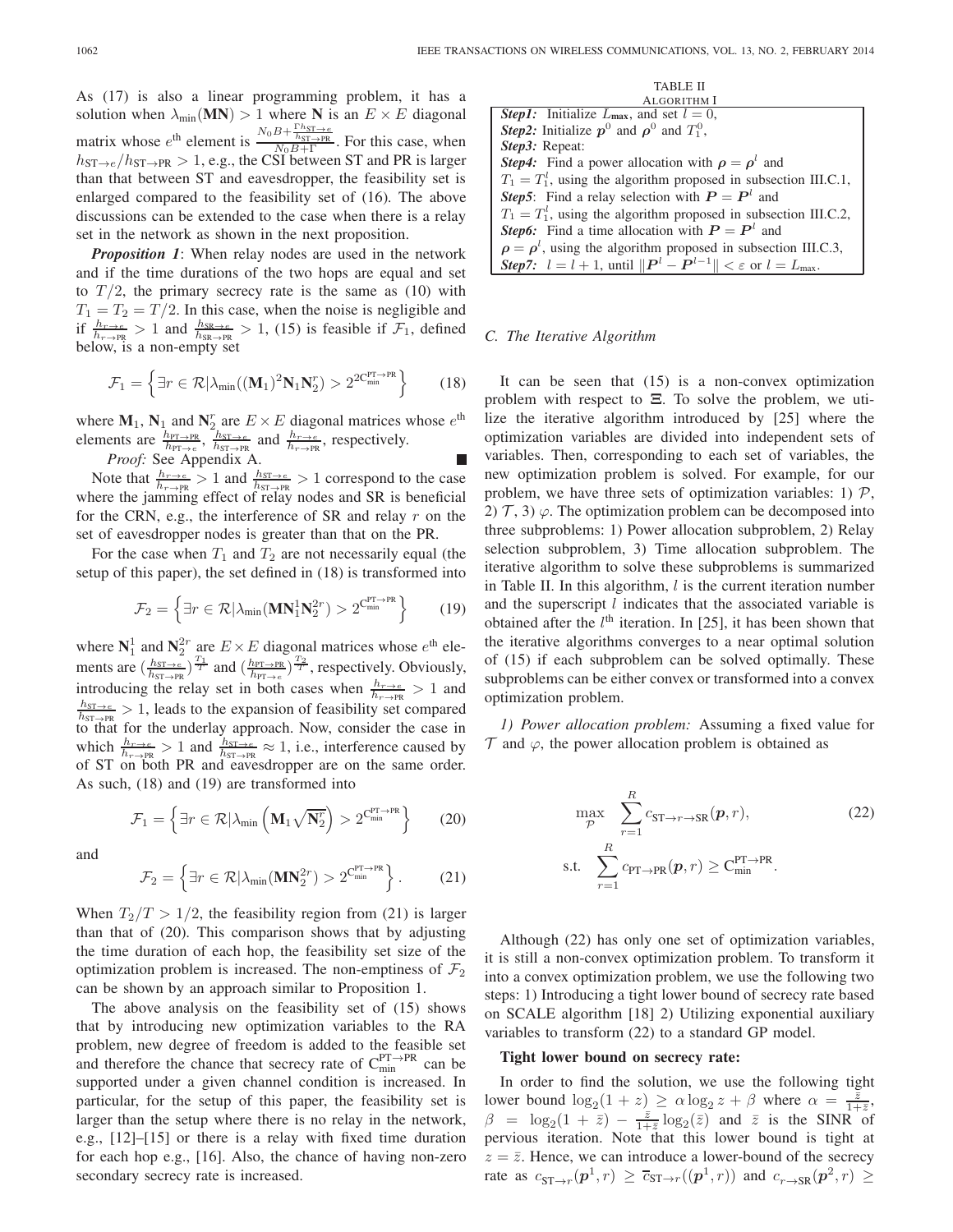$$
\overline{c}_{r \to \text{SR}}(\boldsymbol{p}^2, r), \text{ where}
$$
\n
$$
\overline{c}_{\text{ST} \to r}(\boldsymbol{p}^1, r) = \min_{e \in \mathcal{E}} \frac{T_1}{T_1 + T_2} \times
$$
\n
$$
\left[ \alpha_{\text{ST} \to r} \log_2(\gamma_{\text{ST} \to r}^1(\boldsymbol{p}^1, r)) + \beta_{\text{ST} \to r} \right]
$$
\n
$$
-\alpha_{\text{ST} \to e} \log_2(\gamma_{\text{ST} \to e}^1(\boldsymbol{p}^1, e)) - \beta_{\text{ST} \to e} \right]^+,
$$
\n(23)

and

$$
\overline{c}_{r \to \text{SR}}(\boldsymbol{p}^2, r) = \min_{e \in \mathcal{E}} \frac{T_2}{T_1 + T_2} \times
$$
\n
$$
\left[ \alpha_{r \to \text{SR}} \log_2(\gamma_{r \to \text{SR}}^2(\boldsymbol{p}^2, r)) + \beta_{r \to \text{SR}} \right]
$$
\n
$$
-\alpha_{r \to e} \log_2(\gamma_{\text{ST} \to e}^2(\boldsymbol{p}^2, r, e) - \beta_{r \to e}) + .
$$
\n(24)

Consequently, (14) is transformed into

$$
c_{\text{ST}\to r\to\text{SR}}(\boldsymbol{p},r) \geq \min\left\{\overline{c}_{\text{ST}\to r}(\boldsymbol{p}^1,r),\overline{c}_{r\to\text{SR}}(\boldsymbol{p}^2,r)\right\}.
$$

The same procedure can be applied to obtain a convex lower bound for primary secrecy rate as  $c_{PT\rightarrow PR}(p, r) \geq$  $\overline{c}_{PT\rightarrow PR}(p,r)$  where

$$
\overline{c}_{\text{PT}\to\text{PR}}(\boldsymbol{p},r) = \overline{c}_{\text{PT}\to\text{PR}}^1(\boldsymbol{p}^1) + \overline{c}_{\text{PT}\to\text{PR}}^2(\boldsymbol{p}^2,r),\tag{25}
$$

in which  $\overline{c}_{PT\to PR}^1(p^1)$  =  $\min_{e \in \mathcal{E}} \left\{ \overline{c}_{PT\to PR}^1(p^1, e) \right\}$ , and  $\overline{c}_{\text{PT}\to\text{PR}}^2(\boldsymbol{p}^2), r) = \min_{e \in \mathcal{E}} \left\{ \overline{c}_{\text{PT}\to\text{PR}}^2(\boldsymbol{p}^2, r, e) \right\}$  where  $\overline{c}_{\text{PT}\rightarrow\text{PR}}^1(\boldsymbol{p}^1,e)=\frac{T_1}{T_1+T_2}\times \mathbb{Z}$  $\left[\alpha_{\text{PT}\rightarrow\text{PR}}^1 \log_2(\gamma_{\text{PT}\rightarrow\text{PR}}^1(\boldsymbol{p}^1, e)) + \beta_{\text{PT}\rightarrow\text{PR}}^1 - \right]$  $\alpha_{\text{PT}\rightarrow e}^1 \log_2(\gamma_{\text{PT}\rightarrow e}^1(\boldsymbol{p}^1, e)) - \beta_{\text{PT}\rightarrow e}^1$  $\big]^{+}$ .

and

$$
\overline{c}_{\text{PT}\to\text{PR}}^2(\boldsymbol{p}^2, r, e) = \frac{T_2}{T_1 + T_2} \times \left[ \alpha_{\text{PT}\to\text{PR}} \log_2(\gamma_{\text{PT}\to\text{PR}}^2(\boldsymbol{p}^2, r)) + \beta_{\text{PT}\to\text{PR}}^2 - \alpha_{\text{PT}\to e}^2 \log_2(\gamma_{\text{PT}\to e}^2(\boldsymbol{p}^2, r, e)) - \beta_{\text{PT}\to e}^2 \right]^+.
$$

Since the introduced lower bound is derived based on the difference of two logarithmic functions, we should demonstrate that this lower bound holds throughout iterations. This is shown in the next proposition.

*Proposition 2*: In each iteration, the introduced lower bound holds.

*Proof:* See Appendix II.

In the sequel, we show that the power allocation problem can be transformed into a standard form of GP based on the above introduced lower bound for secrecy rate.

## **Standard GP model**

In a standard form GP, the objective function must be posynomial (and it must be minimized); the equality constraints can only have the form of a monomial equal to one, and the

inequality constraints can only have the form of a posynomial less than or equal to one [19]. The main motivation of utilizing GP modelling in our problem is its efficiency and existence of fast algorithms to solve the optimization problems involving a large number of constraints and variables. Moreover, in addition to the efficiency of GP, the corresponding algorithms are not sensitive to initial points and converge to the optimal solution.

To transform our problem into standard form of GP, referred to as GP modelling, we define a set of new variables and express the problem based on them accordingly. For the first hop, let us rewrite the primary SINR as follows:

$$
\gamma_{\text{PT}\to\text{PR}}^1(p^1) = \frac{1}{z_{\text{PT}\to\text{PR}}^1 + a_{\text{SR}\to\text{PR}}^1 p_{\text{SR}}^1 + a_{\text{ST}\to\text{PR}}^1 p_{\text{ST}}^1},\tag{26}
$$

where  $z_{PT\rightarrow PR}^1$  =  $N_0B/(P_{PT}h_{PT\rightarrow PR})$ ,  $a_{ST\rightarrow PR}^1$  =  $h_{ST\rightarrow PR}/(P_{PT}h_{PT\rightarrow PR})$ <br>
and we consider  $y_{PT\rightarrow PR}^1$  =  $\frac{1}{z_{PT\rightarrow PR}^1 + a_{SR\rightarrow PR}^1 p_{SR}^1 + a_{ST\rightarrow PR}^1 p_{ST}^1}$ . For  $\gamma_{\text{PT}\rightarrow\text{e}}^1$ , we again have

$$
\gamma_{\text{PT}\to e}^{1}(\boldsymbol{p}^{1},e) = \frac{1}{z_{\text{PT}\to e}^{1} + a_{SR\to e}^{1} p_{SR}^{1} + a_{ST\to e}^{1} p_{ST}^{1}},\qquad(27)
$$

where  $z_{PT\rightarrow e}^1 = N_0 B/(P_{PT} h_{PT\rightarrow e}), \quad a_{ST\rightarrow e}^1 = h_{ST\rightarrow e}/(P_{PT} h_{PT\rightarrow e}),$ <br>  $y_{PT\rightarrow e}^1 = z_{PT\rightarrow e}^1 + a_{SR\rightarrow e}^1 P_{SR} + a_{ST\rightarrow e}^1 P_{ST}^1$ . Now, based<br>
on new variables the lower bound of primary secrecy rate is on new variables, the lower bound of primary secrecy rate is transformed into

$$
\overline{c}_{\text{PT}\to\text{PR}}^1(y^1, e) = \qquad (28)
$$
\n
$$
\overline{\omega}_{\text{PT}\to\text{PR}}^1 \log_2(y_{\text{PT}\to\text{PR}}^1)
$$
\n
$$
+\overline{\omega}_{\text{PT}\to e}^1 \log_2(y_{\text{PT}\to e}^1) + \log_2(\Gamma_{\text{PT}\to\text{PR}}^1(e)),
$$

where  $\varpi_{\text{PT}\rightarrow\text{PR}}^1 = \frac{T_1}{T_1 + T_2} \times \alpha_{\text{PT}\rightarrow\text{PR}}^1$ ,  $\varpi_{\text{PT}\rightarrow\text{e}}^1 = \frac{T_1}{T_1 + T_2} \times \alpha_{\text{PT}\rightarrow\text{e}}^1$ and  $\Gamma^1_{\text{PT}\rightarrow \text{PR}}(e) = \exp\left(\frac{T_1}{T_1+T_2}(\beta_{\text{PT}\rightarrow \text{PR}}^1 - \beta_{\text{PT}\rightarrow e}^1)\right)$ .

At the second hop, similar to the first hop,  $\gamma_{\text{PT}\rightarrow\text{PR}}^2$  can be rewritten as follows:

$$
\gamma_{\text{PT}\to\text{PR}}^2(p^2, r, e) = \frac{1}{z_{\text{PT}\to\text{PR}}^2 + a_{r\to\text{PR}}^2 p_{\text{r}}^2 + a_{\text{ST}\to\text{PR}}^2 p_{\text{ST}}^2}, \quad (29)
$$

where  $z_{\text{PT}\to\text{PR}}^2 = N_0 B / (P_{\text{PT}} h_{\text{PT}\to\text{PR}})$ ,  $a_{\text{ST}\to\text{PR}}^2 = h_{r\to\text{PR}} / (P_{\text{PT}} h_{\text{PT}\to\text{PR}})$ <br>  $h_{\text{ST}\to\text{PR}} / (P_{\text{PT}} h_{\text{PT}\to\text{PR}})$ ,  $a_{r\to\text{PR}}^2 = h_{r\to\text{PR}} / (P_{\text{PT}} h_{\text{PT}\to\text{PR}})$ <br>
and we consider  $y_{\text{PT}\to$ second hop, the primary eavesdropper SINR can be written as follows:

$$
\gamma_{\text{PT}\to\text{e}}^2(\boldsymbol{p}^2, r, e) = \frac{1}{z_{\text{PT}\to e}^2 + a_{r\to e}^2 p_{\text{r}}^1 + a_{\text{ST}\to e}^2 p_{\text{ST}}^2},\qquad(30)
$$

where  $z_{PT\to e}^2 = N_0 B/(P_{PT} h_{PT\to e}), \quad a_{ST\to e}^2 = h_{T\to e}/(P_{PT} h_{PT\to e})$  and we consider  $y_{PT\to e}^2 = z_{PT\to e}^2 + a_{T\to e}^2 p_T^2 + a_{ST\to e}^2 p_{ST}^2$ .<br>At the second hop hased on the new variables, the lower

At the second hop, based on the new variables, the lower bound of primary secrecy rate is transformed into

$$
\overline{c}_{\text{PT}\to\text{PR}}^{2}(y^{2}, e, r) = \qquad (31)
$$
\n
$$
\varpi_{\text{PT}\to\text{PR}}^{2}\log_{2}(y_{\text{PT}\to\text{PR}}^{2}(r)) + \varpi_{\text{PT}\to\text{e}}^{2}\log_{2}(y_{\text{PT}\to\text{e}}^{2}(r)) + \log_{2}(\Gamma_{\text{PT}\to\text{PR}}^{2}(e)),
$$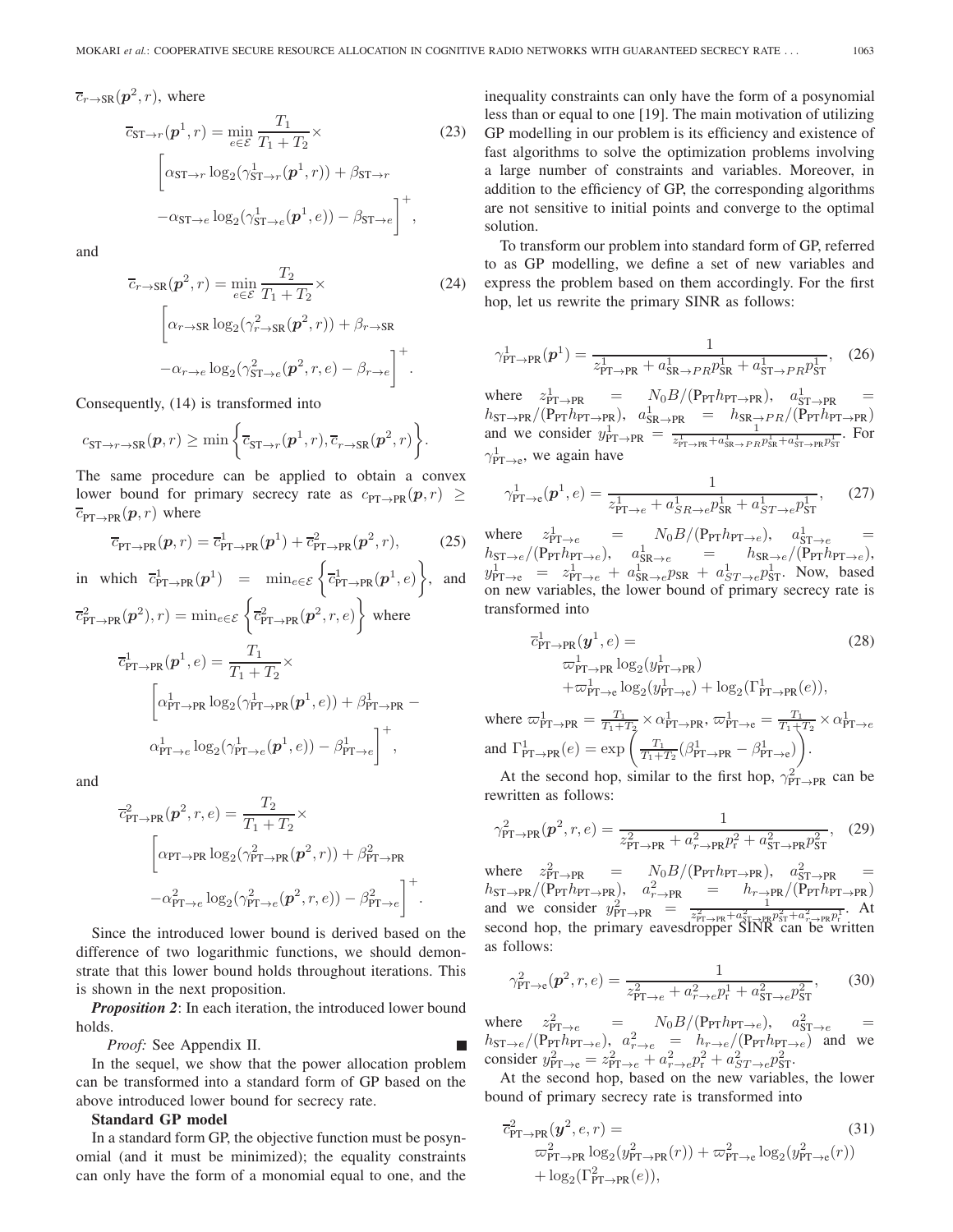where  $\varpi_{\text{PT}\rightarrow\text{PR}}^2 = \frac{T_2}{T_1+T_2} \times \alpha_{\text{PT}\rightarrow\text{PR}}^2$ ,  $\varpi_{\text{PT}\rightarrow\text{e}}^2 = \frac{T_2}{T_1+T_2} \times \alpha_{\text{PT}\rightarrow\text{e}}^2$ and  $\Gamma_{\text{PT}\rightarrow\text{PR}}^2(e) = \exp\left(\frac{T_2}{T_1+T_2}(\beta_{\text{PT}\rightarrow\text{PR}}^2 - \beta_{\text{PT}\rightarrow\text{e}}^2)\right)$ .

The primary secrecy rate is then obtained as

$$
\overline{c}_{\text{PT}\to\text{PR}}(\mathbf{y},r,e) = \qquad (32)
$$
\n
$$
\overline{\omega}_{\text{PT}\to\text{PR}}^1 \log_2 y_{\text{PT}\to\text{PR}}^1 + \overline{\omega}_{\text{PT}\to e}^1 \log_2 y_{\text{PT}\to e}^1 + \overline{\omega}_{\text{PT}\to\text{PR}}^2 \log_2 y_{\text{PT}\to\text{PR}}^2(r) + \overline{\omega}_{\text{PT}\to e}^2 \log_2 y_{\text{PT}\to e}^2(r) + \log_2 \left(\Gamma_{\text{PT}\to\text{PR}}^1(e)\Gamma_{\text{PT}\to\text{PR}}^2(e)\right).
$$

Similar to primary secrecy rate, we use the new variables to transform the secondary SINR and secrecy rate. At first hop, the secondary SINR can be defined as

$$
\gamma_{\text{ST}\to r}^1 = y_{\text{ST}}^1 y_{\text{ST}\to r}^1 \tag{33}
$$

where  $y_{ST}^1 = p_{ST}^1$ ,  $y_{ST \to r}^1 = \frac{1}{z_{ST \to r}^1 + p_{SR}^1 h_{SR \to r}/h_{ST \to r}}$ ,  $z_{ST \to r}^1 =$  $(N_0B + P_{\text{PT}}h_{\text{PT}\to r})/h_{\text{ST}\to r}.$ 

The secondary eavesdropper SINR can be defined as

$$
\gamma_{\text{ST}\to e}^1 = \frac{y_{\text{ST}}^1}{y_{\text{ST}\to e}^1},\tag{34}
$$

where  $y_{ST\to e}^1 = z_{ST\to e}^1 + p_{SR}^1 h_{SR\to e} / h_{ST\to e}$ ,  $z_{ST\to e}^1 = (N_0 B + P_{SFR})/h$  $P_{PT}h_{PT\rightarrow e})/h_{ST\rightarrow e}$ .

Based on the new variables, the lower bound of secondary secrecy rate at first hop is

$$
\overline{c}_{ST \to r}(\mathbf{y}, r, e) =
$$
\n
$$
\overline{\omega}_{ST \to r}^{1} \log_2(y_{ST}^1 y_{ST \to r}^1) + \overline{\omega}_{ST \to e}^{1} \log_2(\frac{y_{ST \to e}^1}{y_{ST}^1})
$$
\n
$$
+ \log_2(\Gamma_{ST \to r}^{1}(e)),
$$
\n
$$
\overline{\omega}_{ST}^{T}(\mathbf{y}, \mathbf{y}) = \mathbf{0}
$$
\n
$$
\overline{\omega}_{ST}^{T}(\mathbf{y}, \mathbf{y}) = \mathbf{0}
$$
\n
$$
\overline{\omega}_{ST}^{T}(\mathbf{y}, \mathbf{y}) = \mathbf{0}
$$
\n
$$
\overline{\omega}_{ST}^{T}(\mathbf{y}, \mathbf{y}) = \mathbf{0}
$$
\n
$$
\overline{\omega}_{ST}^{T}(\mathbf{y}, \mathbf{y}) = \mathbf{0}
$$
\n
$$
\overline{\omega}_{ST}^{T}(\mathbf{y}, \mathbf{y}) = \mathbf{0}
$$
\n
$$
\overline{\omega}_{ST}^{T}(\mathbf{y}, \mathbf{y}) = \mathbf{0}
$$
\n
$$
\overline{\omega}_{ST}^{T}(\mathbf{y}, \mathbf{y}) = \mathbf{0}
$$
\n
$$
\overline{\omega}_{ST}^{T}(\mathbf{y}, \mathbf{y}) = \mathbf{0}
$$
\n
$$
\overline{\omega}_{ST}^{T}(\mathbf{y}, \mathbf{y}) = \mathbf{0}
$$
\n
$$
\overline{\omega}_{ST}^{T}(\mathbf{y}, \mathbf{y}) = \mathbf{0}
$$
\n
$$
\overline{\omega}_{ST}^{T}(\mathbf{y}, \mathbf{y}) = \mathbf{0}
$$
\n
$$
\overline{\omega}_{ST}^{T}(\mathbf{y}, \mathbf{y}) = \mathbf{0}
$$
\n
$$
\overline{\omega}_{ST}^{T}(\mathbf{y}, \mathbf{y}) = \mathbf{0}
$$
\n
$$
\overline{\omega}_{ST}^{T}(\mathbf{y}, \mathbf{y}) = \mathbf{0}
$$
\n
$$
\overline{\omega}_{ST}^{T}(\mathbf{y}, \mathbf{y}) = \mathbf{0}
$$
\n
$$
\overline{\omega}_{ST}^{T}
$$

where  $\varpi_{ST \to r}^1 = \frac{T_1}{T_1 + T_2} \alpha_{ST \to r}$ ,  $\varpi_{ST \to e}^1 = \frac{T_1}{T_1 + T_2} \alpha_{ST \to e}$  and  $\Gamma_{\text{ST}\rightarrow\text{r}}^1(e) = \exp\left(\frac{T_1}{T_1+T_2}(\beta_{\text{ST}\rightarrow\text{r}}^1 - \beta_{\text{ST}\rightarrow\text{e}}^1)\right)$ .

At the second hop,

$$
\gamma_{\rm r \to SR}^2 = y_{\rm r}^2 y_{\rm r \to SR}^2,\tag{36}
$$

where  $y_r^2 = p_r^2$ ,  $y_{r \to SR}^2 = \frac{1}{z_{r \to SR}^2 + p_{ST}^2 h_{ST \to r}/h_{SR \to r}}$ ,  $z_{r \to SR}^2 = (N_0 B + P_{PT} h_{PT \to r})/h_{r \to SR}$ .<br>The secondary equationner SINR is obtained as

The secondary eavesdropper SINR is obtained as

$$
\gamma_{\mathbf{r}\to e}^2 = \frac{y_{\mathbf{r}}^2}{y_{\mathbf{r}\to e}^2},\tag{37}
$$

where  $y_{r\to e}^2 = z_{r\to e}^2 + p_{ST}^2 h_{ST\to e} / h_{r\to e}$ ,  $z_{r\to e}^2 = (N_0 B + P_{R_0}) / h$  $P_{PT}h_{PT\rightarrow e})/h_{r\rightarrow e}$ .

Finally, the lower bound of secondary secrecy rate at second hop is  $\overline{c}_{r\rightarrow SR}(\mathbf{y}, r, e) = \overline{\omega}_{r\rightarrow SR}^2 \log_2(y_r^2 y_{r\rightarrow SR}^2) + \overline{\omega}_{r\rightarrow SE}^2 \log_2(\frac{y_{r\rightarrow SE}^2}{y_r^2}) + \log_2(\Gamma_{r\rightarrow SR}^2(e)),$  where  $\overline{\omega}_{r\rightarrow SR}^2 = \frac{\overline{\omega}_{r\rightarrow SR}^2}{\overline{\omega}_{r\rightarrow SR}^2}$  $\frac{\pi^2}{\pi^2} \log_2(\frac{y_{r\to\epsilon}^2}{y_r^2}) + \log_2(\Gamma_{r\to SR}^2(e)),$  where  $\frac{\pi^2}{\pi^2 \to SR} = \frac{T_2}{T_1+T_2} \alpha_{r\to SR}^2$ ,  $\frac{T_2}{T_1+T_2} \alpha_{r\to e}^2$  and  $\Gamma_{r\to SR}^2(e)$  =  $\exp\left(\frac{T_2}{T_1+T_2}(\beta_{\rm r\to SR}^2-\beta_{\rm r\to e}^2)\right)$ .

Now we obtain new forms for constraints in the first and second hop based on the new variables. Let us consider  $p_{ST}^1 = y_{ST}^1$  and  $p_{SR}^1 = (\frac{1}{y_{ST \to r}^1} - z_{ST \to r}^1) h_{ST \to r} / h_{SR \to r}$ . Now, by some mathematical manipulation  $y_{ST\rightarrow e}^1$  can be obtained based on  $y_{ST}^1$  and  $y_{ST\rightarrow r}^1$  as

$$
C_1 : y^1_{ST \to e} = \begin{bmatrix} z^1_{ST \to e} + \left( \frac{1}{y^1_{ST \to r}} - \right) \end{bmatrix}
$$

$$
z_{ST \to r}^1 \Big|_{h_{SR \to r} h_{SR \to c}}^{h_{ST \to r} h_{SR \to c}} \Big|_{y_{ST \to r}^1 \le \frac{1}{z_{ST \to r}^1}}
$$
 where  $[x]_a = x$  for any   
 x if statement a holds and otherwise  $[x]_a = 0$ .  
 In GP modelling, all the equality constraints should be

monomial functions but C1 is still a posynomial function. To take care of this, one can form a relaxation of the considered problem by replacing the equality constraint with an inequality constraint. Consequently, we can replace C1 with  $f_1(\mathbf{y}, e, r) \leq 1$  where

$$
f_1(\mathbf{y}, e, r) = \begin{cases} \frac{1}{y_{\text{ST}\to e}^1} z_{\text{ST}\to e}^1 + \frac{1}{y_{\text{ST}\to e}^1} \left( \frac{1}{y_{\text{ST}\to r}^1} - z_{\text{ST}\to r}^1 \right) \\ \frac{h_{\text{ST}\to r} h_{\text{SR}\to e}}{h_{\text{SR}\to r} h_{\text{ST}\to e}}, \text{ if } y_{\text{ST}\to r}^1 \le \frac{1}{z_{\text{ST}\to r}^1}, \\ 0, & \text{o.w}, \end{cases}
$$

The same process can be applied to other constraints and we have

$$
C_2: y^1_{\text{PT}\to\text{PR}} = \frac{1}{z^1_{\text{PT}\to\text{PR}} + a^1_{SR\to\text{PR}} \left( \frac{1}{y^1_{ST\to r}} - z^1_{ST\to r} \right) \frac{h_{ST\to r}}{h_{SR\to r}} + a^1_{ST\to\text{PR}} y^1_{ST}},
$$
  
\n
$$
C_3: y^1_{\text{PT}\to e} = z^1_{\text{PT}\to e} + a^1_{SR\to e} \left( \frac{1}{y^1_{ST\to r}} - z^1_{ST\to r} \right) \frac{h_{ST\to r}}{h_{SR\to r}} +
$$
  
\n
$$
a^1_{ST\to e} y^1_{ST}
$$

$$
f_2(\mathbf{y}, e, r) = \begin{cases} y_{\text{PT}\to \text{PR}}^1 \left( z_{\text{PT}\to \text{PR}}^1 + a_{SR\to PR}^1 \left( \frac{1}{y_{\text{ST}\to r}^1} - z_{\text{ST}\to r}^1 \right) \right. \\ y_{\text{ST}\to r}^1 + a_{ST\to PR}^1 y_{\text{ST}}^1 \right), \text{ if } y_{\text{ST}\to r}^1 \leq \frac{1}{z_{\text{ST}\to r}^1}, \\ 0, \qquad \text{o.w}, \end{cases}
$$

$$
f_3(\mathbf{y}, r, e) = \begin{cases} \frac{1}{y_{\text{PT}\to e}^1} z_{\text{PT}\to e}^1 + \frac{1}{y_{\text{PT}\to e}^1} a_{SR\to e}^1 \left( \frac{1}{y_{\text{ST}\to r}^1} - z_{\text{ST}\to r}^1 \right) \\ \frac{h_{\text{ST}\to r}}{h_{\text{SR}\to r}} + \frac{1}{y_{\text{PT}\to e}^1} a_{ST\to e}^1 y_{\text{ST}\to f}^1 \text{ if } y_{\text{ST}\to r}^1 \le \frac{1}{z_{\text{ST}\to r}^1}, \\ 0, \qquad 0. \text{w}, \end{cases}
$$

At the second hop, we define  $p_{\rm r}^2 = y_2^2$  and  $p_{\rm ST}^2 = (\frac{1}{y_{\rm r \to SR}^2} - z_{\rm r \to SR}^2)h_{\rm ST \to r}/h_{\rm SR \to r}$  which leads to  $C_4: y_{\text{r}\to e}^2 = z_{\text{r}\to e}^2 + \left(\frac{1}{y_{\text{r}\to SR}^2} - z_{\text{r}\to SR}^2\right) \frac{h_{\text{ST}\to r} h_{\text{ST}\to e}}{h_{\text{SR}\to r} h_{\text{r}\to e}},$  $C_5: y_{PT\to PR}^2 = \frac{1}{z_{PT\to PR}^2 + a_{SR\to PR}^2 \left(\frac{1}{y_{r\to SR}^2} - z_{r\to SR}^2\right) \frac{h_{ST\to r}}{h_{SR\to r}} + a_{r\to PR}^2 y_r^2}$ <br>and

 $C_6$ :  $y_{PT\to e}^2 = z_{PT\to e}^2 + a_{SR\to e}^1 \left( \frac{1}{y_{\rm s}^2 - 5R} - z_{\rm r-SR}^2 \right) \frac{h_{ST\to r}}{h_{SR\to r}} + a_{r\to e}^2 y_{\rm r}^2$ . Again in order to use the relaxation method, we define the following functions

$$
f_4(\mathbfit{y},r,e)=\left\{\begin{array}{c} \frac{1}{y_{\mathrm{r}\rightarrow e}^2}z_{\mathrm{r}\rightarrow e}^2+\frac{1}{y_{\mathrm{r}\rightarrow e}^2}\big(\frac{1}{y_{\mathrm{r}\rightarrow S R}^2}-z_{\mathrm{r}\rightarrow S R}^2\big)\\ \frac{h_{\mathrm{ST}\rightarrow r}h_{\mathrm{ST}\rightarrow e}}{h_{\mathrm{SR}\rightarrow r}h_{\mathrm{r}\rightarrow e}}, \quad \text{if}~y_{\mathrm{ST}\rightarrow r}^2\leq \frac{1}{z_{r}\rightarrow \mathrm{SR}} ,\\ 0, \qquad \text{o.w}, \end{array}\right.
$$

$$
f_5(\mathbf{y}, r, e) = \begin{cases} y_{\text{PT}\to\text{PR}}^2 \left( z_{\text{PT}\to\text{PR}}^2 + a_{SR\to\text{PR}}^2 \left( \frac{1}{y_{r\to SR}^2} - z_{r\to SR}^2 \right) \right. \\ \frac{h_{\text{ST}\to r}}{h_{\text{SR}\to r}} + a_{r\to\text{PR}}^2 y_r^2 \right), & \text{if, } y_{\text{ST}\to r}^2 \le \frac{1}{z_{r\to \text{SR}}^2}, \\ 0, & \text{o.w}, \end{cases}
$$

$$
f_6(\mathbf{y}, r, e) = \begin{cases} \frac{1}{y_{\text{PT}_{\text{DE}}}^2} z_{\text{PT}_{\to e}}^2 + \frac{1}{y_{\text{PT}_{\text{DE}}}^2} a_{\text{SR} \to e}^1 \left( \frac{1}{y_{r-\text{SR}}^2} - z_{r-\text{SR}}^2 \right) \\ \frac{h_{\text{ST}_{\to r}}}{h_{\text{SR}_{\to r}}} + \frac{1}{y_{\text{PT}_{\to e}}^2} a_{r \to e}^2 y_r^2, & \text{if } y_{\text{ST}_{\to r}}^2 \le \frac{1}{z_{r-\text{SR}}^2}, \\ 0, & \text{o.w}, \end{cases}
$$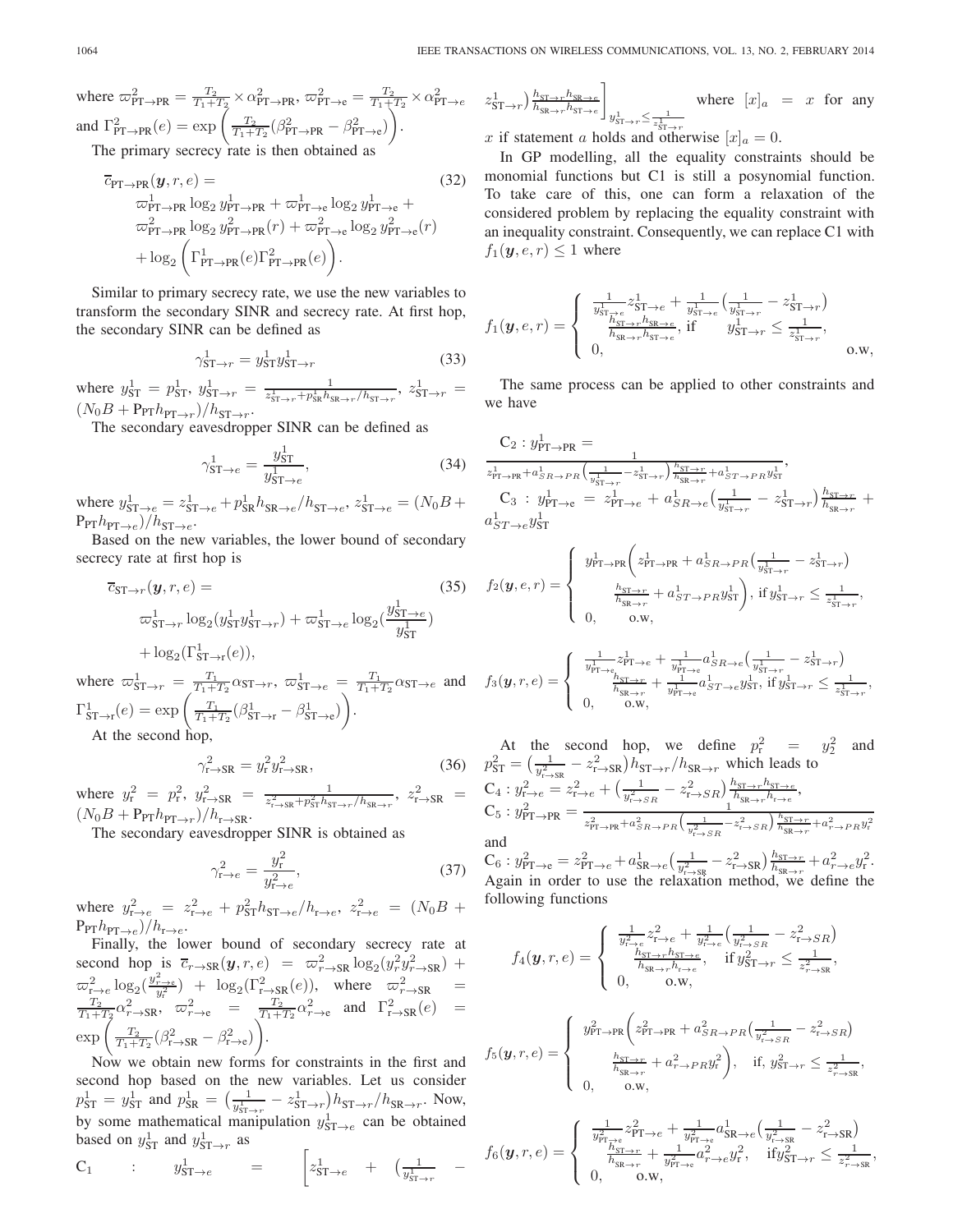Followed by the above new variables and constraints, the power allocation problem is changed to the following optimization problem

$$
\max_{\mathbf{y}, \pi} \sum_{r=1}^{R} \pi_r,
$$
\n
$$
\text{s.t.} \quad \bar{c}_{\mathbf{r} \to \mathbf{SR}}(\mathbf{y}, r, e) \ge \pi_r, \quad \forall r, e,
$$
\n
$$
\bar{c}_{\mathbf{ST} \to r}(\mathbf{y}, r, e) \ge \pi_r, \quad \forall r, e,
$$
\n
$$
\sum_{r=1}^{R} \bar{c}_{\mathbf{PT} \to \mathbf{PR}}(\mathbf{y}, r, e) \ge \mathbf{C}_{\text{min}}^{\mathbf{PT} \to \mathbf{PR}}, \quad \forall e \in \mathcal{E}
$$
\n
$$
f_i(\mathbf{y}, r, e) \le 1, \quad \forall r, e, i = 1, ..., 6,
$$
\n(38)

which is a standard GP and can be solved very efficiently via numerical methods as in [26] and [27].

*2) Relay Selection:* For a fixed value of  $P$  and  $T$ , the relay selection problem can be stated as

 $\overline{D}$ 

$$
\max_{\varphi} \sum_{r=1}^{R} \rho_r c_{ST \to r \to SR}(\mathbf{p}, r),
$$
\n
$$
\text{s.t.} \sum_{r=1}^{R} \rho_r c_{\text{PT} \to \text{PR}}(\mathbf{p}, r) \geq C_{\text{min}}^{\text{PT} \to \text{PR}},
$$
\n(39)

which is a binary linear programming with respect to  $\varphi$  and can be solved efficiently via numerical approaches and CVX tool. In addition to our approach, there are different suboptimal approaches for relay selection [16] which can be applied to our problem as follows:

• Maximum Primary Secrecy Rate (MPSR) where the relay which leads to the maximum rate for PUs is selected from the following problem

$$
r^* = \arg\max_r \{c_{\text{PT}\to\text{PR}}(\boldsymbol{p},r)\}\tag{40}
$$

• Minimum Interference on Primary (MIP) where the relay which induces the minimum interference to PUs is selected from the following problem

$$
r^* = \arg\min_r \{p_r h_{r \to \text{PR}}\} \tag{41}
$$

*3) Time Allocation:* For a fixed value of  $P$  and  $\phi$ , the time allocation problem can be stated as follows

$$
\max_{\mathcal{T}} \sum_{r=1}^{R} \rho_r c_{\text{ST}\to r\to\text{SR}}(p),
$$
\n(42)  
\ns.t. 
$$
\sum_{r=1}^{R} \rho_r c_{\text{PT}\to\text{PR}}(p, r) \geq C_{\text{min}}^{\text{PT}\to\text{PR}},
$$

which is a linear programming problem with respect to  $\mathcal T$ and can be solved efficiently via numerical approaches and CVX tool. Another approach to reduce the computational complexity is to set  $T_1(n) = \Delta T$  for  $n = 1, \dots, N$  where  $\Delta T = T/N$ . For each value of  $T_1(n)$  and  $T_2(n) = T - T_1(n)$ , the optimal value of power and the selected relay are derived from the proposed iterative algorithms of subsections III.C.1 and II.C.2.

#### IV. ERGODIC RESOURCE ALLOCATION (ERA)

As discussed before, in IRA, the optimization problem is solved for any new channel realization through updating the Lagrangian multipliers. This imposes a high computational complexity. To reduce such overhead, ergodic resource allocation can be deployed in which the objective function is optimized in average sense. In this case, Lagrangian multipliers do not need to be updated for different channel realization. Generally in ERA, the constraints are also satisfied in average sense. In this respect in the next subsection, we formulate the ERA problem corresponding to the IRA problem (15) in which the average secondary secrecy rate is maximized subject to keeping the average primary secrecy rate above a given threshold. The main drawback of this setting is that it only guarantees the primary secrecy rate in long term sense. In other words, the probability that the instantaneous primary secrecy rate is above the threshold is only fifty percent. To take care of this drawback, in Subsection IV-B, we propose a modified ERA problem in which the probability of primary secrecy rate outage is kept above a desired threshold. This ERA problem is referred to as the Probabilistic ERA (P-ERA) while we call the first one the Non-Probabilistic ERA (NP-ERA).

#### *A. Non-probabilistic ERA (NP-ERA)*

Assuming that the long term CDI's are available, the NP-ERA is given by

$$
\max_{\Xi} \sum_{r=1}^{R} \rho_r \mathbf{E}_h \bigg\{ c_{ST \to r \to SR}(\mathbf{p}) \bigg\},
$$
\n(43)\n  
\ns.t. 
$$
\sum_{r=1}^{R} \rho_r \mathbf{E}_h \bigg\{ c_{PT \to PR}(\mathbf{p}, r) \bigg\} \geq C_{\min}^{PT \to PR}.
$$

Following the same arguments as Section III, we divide above problem into three subproblems. The corresponding power allocation problem of (43), can be transformed into the standard GP model as

$$
\max_{\mathbf{y}, \pi} \sum_{r=1}^{R} \pi_r,
$$
\n(44)\n  
\ns.t. 
$$
\mathbf{E}_{h} \left\{ \bar{c}_{\mathbf{r} \to \mathbf{SR}}(\mathbf{y}(h), r, e) \right\} \geq \pi_r, \quad \forall r, e,
$$
\n
$$
\mathbf{E}_{h} \left\{ \bar{c}_{\mathbf{ST} \to r}(\mathbf{y}(h), r, e) \right\} \geq \pi_r, \quad \forall r, e,
$$
\n
$$
\sum_{r=1}^{R} \mathbf{E}_{h} \left\{ \bar{c}_{\mathbf{PT} \to \mathbf{PR}}(\mathbf{y}(h), r, e) \right\} \geq \mathbf{C}_{\min}^{\mathbf{PT} \to \mathbf{PR}}, \quad \forall e,
$$
\n
$$
\forall f_i(\mathbf{y}(h), r, e) \leq 1, \quad \forall r, e, \forall h, \text{and } i = 1, ..., 6,
$$

The time allocation and relay selection problems for ERA are very similar to the IRA case have thus been omitted.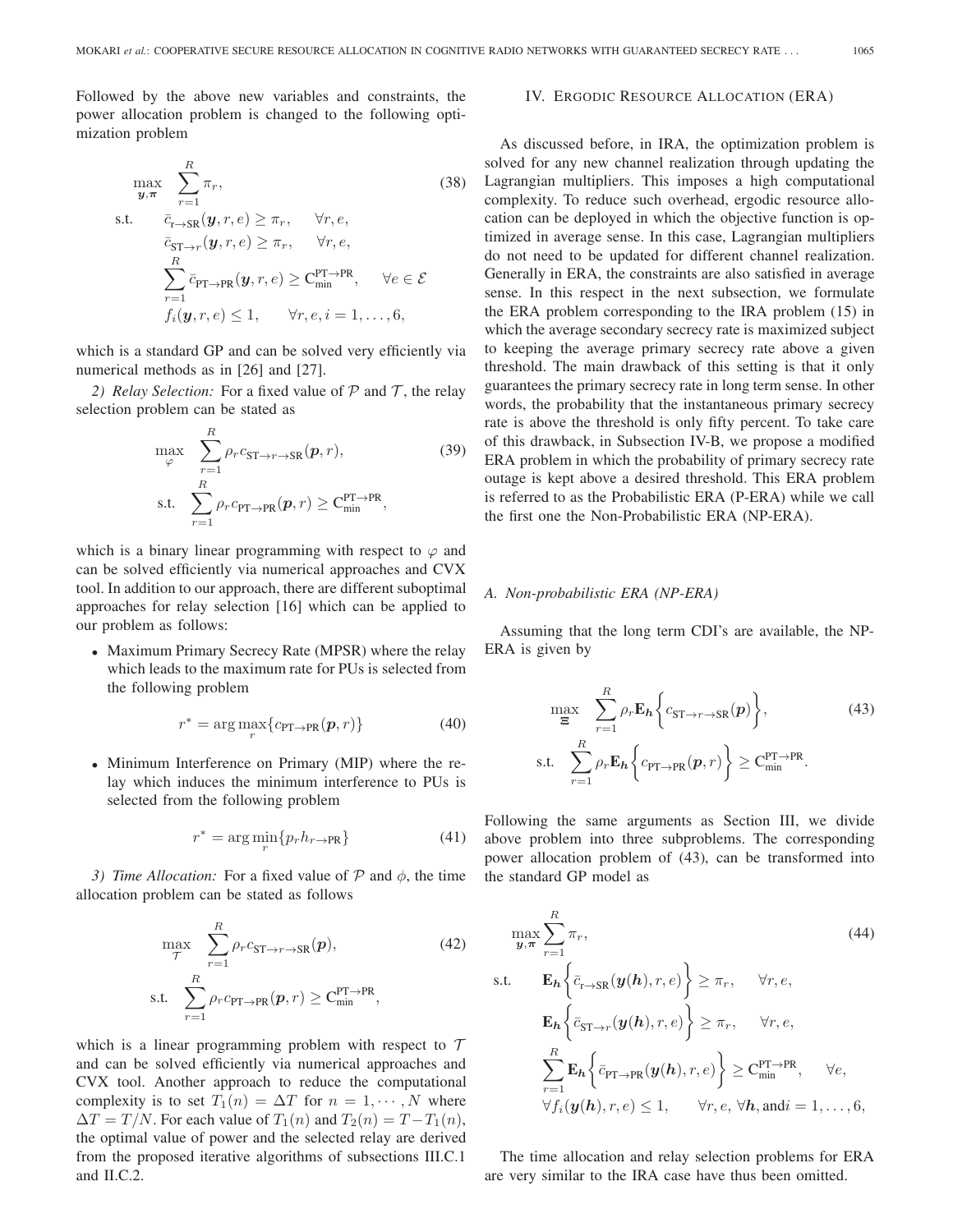#### *B. Probabilistic ERA (P-ERA)*

By substituting the constraint of Problem (43) with its probabilistic version, we obtain the following ERA problem

$$
\max_{\Xi} \sum_{r=1}^{R} \rho_r \mathbf{E}_h \left\{ c_{ST \to r \to SR}(\mathbf{p}) \right\},\tag{45}
$$
\n
$$
\text{s.t.} \quad \Pr \left\{ \sum_{r=1}^{R} \rho_r c_{\text{PT} \to \text{PR}}(\mathbf{p}, r) \leq C_{\text{min}}^{\text{PT} \to \text{PR}} \right\} \leq \zeta,
$$

where  $0 < \zeta < 1$  is a predefined threshold of outage probability of primary secrecy rate.Via the probabilistic constraint in (45) for any value of CSI, the instantaneous primary secrecy rate is guaranteed to be above the threshold with a desired probability.

Due to the inclusion of the probabilistic constraint, this problem can not be solved directly by conventional methods. Therefore, we propose to replace the probabilistic constraint with  $\mathbf{E}_h \begin{cases} R \\ \sum_{n=1}^R \end{cases}$  $\left\{\sum_{r=1}^{R} \rho_r c_{\text{PT}\rightarrow \text{PR}}(\boldsymbol{p}, r) \right\} \geq \hat{C}_{\text{min}}^{\text{PT}\rightarrow \text{PR}}(l)$ , where  $\hat{C}_{\min}^{\text{PT}\rightarrow\text{PR}}(l)$  is an auxiliary variable to be explained later. The new problem is then solved using Algorithm I. If the resulting new problem is then solved using Algorithm I. If the resulting optimization variables satisfy the probabilistic constraint, these variable are treated as the solution of Problem (45). To converge to a feasible solution, we propose a novel approach in which this goal is achieved through an iterative algorithm, referred to as Algorithm II. At the  $l<sup>th</sup>$  iteration of this algorithm, the following problem is solved using Algorithm I:

$$
\max_{\Xi} \sum_{r=1}^{R} \rho_r \mathbf{E}_h \left\{ c_{\text{ST}\to r\to\text{SR}}(p) \right\},\tag{46}
$$
\n
$$
\text{s.t.} \quad \mathbf{E}_h \left\{ \sum_{r=1}^{R} \rho_r c_{\text{PT}\to\text{PR}}(p,r) \right\} \ge \hat{C}_{\text{min}}^{\text{PT}\to\text{PR}}(l),
$$

where  $\hat{C}_{min}^{PT\rightarrow PR}(l) = \theta(l)\hat{C}_{min}^{PT\rightarrow PR}(l-1)$  in which  $\theta(l) \in [0, 1]$ <br>is a scaling parameter whose value is assigned later. In is a scaling parameter whose value is assigned later. In initialization step i.e.,  $l = 0$ , we set  $\hat{C}_{min}^{PT \to \bar{PR}}(l = 0) =$  $\omega C_{\text{min}}^{\text{PT}\rightarrow \text{PR}}$  where  $\omega$  is an arbitrary positive large number. From the obtained parameters, the following outage probability of primary secrecy rate is derived

$$
\mathcal{O}\mathcal{U}(l) = \Pr\left\{c_{\text{PT}\to\text{PR}}(\boldsymbol{p},r^*) \leq C_{\min}^{\text{PT}\to\text{PR}}\right\}.
$$
 (47)

Let  $\mathcal{D}(l) = |\mathcal{O}U(l) - \zeta|$ . If  $\mathcal{D}(l) \leq \epsilon$ , where  $\epsilon$  is an arbitrary positive small value, the proposed iterative algorithm stops. At each iteration, we set  $\theta(\vec{l}) = (1-\mathcal{D})^{\Theta}$  where  $\Theta$  is an arbitrary number greater than 1. This iterative algorithm, referred to as Algorithm II is summarized in Table III. The value of  $OU(l)$ can be obtained based on the following proposition.

*Proposition 3*: For the given solution set of (46), (47) can

TABLE III ALGORITHM II

| <b>Step1:</b> Initialize the auxiliary variable, $\hat{C}_{\min}^{PT \rightarrow PR}$ ( $\overline{l=1}$ ) |  |  |
|------------------------------------------------------------------------------------------------------------|--|--|
| <b>Step2:</b> Generate the new optimization problem at the $l^{\text{th}}$                                 |  |  |
| iteration from (46),                                                                                       |  |  |
| <b>Step2.1:</b> Find the appropriate power, relay and time from                                            |  |  |
| section III.                                                                                               |  |  |
| <b>Step3:</b> Compute the outage probability of secrecy rate at the                                        |  |  |
| $l^{\text{th}}$ iteration, $\mathcal{O}\mathcal{U}(l)$ from (47),                                          |  |  |
| <b>Step4:</b> Compute $\mathcal{D}(l) =  \mathcal{O}U(l) - \zeta $ ,                                       |  |  |
| <i>Step4.1</i> : If $\mathcal{D}(l) \leq \epsilon$ , then <b>go to Step5</b> ,                             |  |  |
| <b>Step4.2:</b> Compute $\theta(l) = 1 - \mathcal{D}(l)$ and adjust the auxiliary                          |  |  |
| variables                                                                                                  |  |  |
| as $\hat{C}_{\min}^{PT \to PR}(l) = \theta(l)\hat{C}_{\min}^{PT, \to PR}(l-1)$ , then go to <b>Step2</b> , |  |  |
| End.<br>Step5:                                                                                             |  |  |

be obtained from

×

$$
\mathcal{O}\mathcal{U}(l) = \Pr\left\{c_{\text{PT}\rightarrow\text{PR}}(\boldsymbol{p}, r^*) \leq C_{\min}^{\text{PT}\rightarrow\text{PR}}\right\} \tag{48}
$$
\n
$$
= 1 - \prod_{e=1}^{E} \left(1 - \int_0^{+\infty} \frac{x^{\frac{1-T_2}{T_2}}}{T_2} \times \left[\int_0^{+\infty} F_{\gamma_{\text{PT}\rightarrow\text{ST}}^1}(\sqrt[T_1]{\frac{2^{C_{\min}^{\text{PT}\rightarrow\text{PR}}}}{x}}(y+1) - 1)f_{\gamma_{\text{PT}\rightarrow e}^1}(y)dy\right]
$$
\n
$$
\left[\int_0^{+\infty} (y'+1)f_{\gamma_{\text{PT}\rightarrow\text{ST}}^2}(\sqrt[T_2]{x}(y'+1) - 1)f_{\gamma_{\text{PT}\rightarrow e}^2}dy'\right]dx\right)
$$
\n*Proofs* See *A pr part SC*

*Proof:* See Appendix C.

In the sequel, we discuss convergence behavior and speed for Algorithm II. The initial value of  $\hat{C}_{min}^{PT\rightarrow PR}(l)$  is assumed<br>to be very large making  $(2U(l - 0))$  pretty close to 1. Hence to be very large, making  $OU(l = 0)$  pretty close to 1. Hence,  $\mathcal{D}(l = 0)$  is definitely larger than  $\epsilon$ . Since  $\theta(l) \in [0, 1]$  and  $\hat{\epsilon}_{\text{PT}\to\text{PR}}^{PT\to\text{PR}}$  (1)  $\hat{\epsilon}_{\text{PT}\to\text{PR}}^{PT\to\text{PR}}$  (1)  $\mathcal{O}(l)$  and  $\mathcal{D}(l)$  $\hat{C}_{\min}^{\text{PT}\rightarrow\text{PR}}(l) = \theta(l)\hat{C}_{\min}^{\text{PT}\rightarrow\text{PR}}(l-1), \hat{C}_{\min}^{\text{PT}\rightarrow\text{PR}}(l), \mathcal{O}\mathcal{U}(l)$  and  $\mathcal{D}(l)$ are decreasing functions with respect to l. Meanwhile  $\theta(l)$ is an increasing function with respect to  $l$ . Therefore, when  $l \rightarrow \infty$ ,  $\theta(l)$  tends to 1, implying the convergence of the iterative algorithm.

Note that the speed of convergence can be controlled via Θ. In fact for larger values of Θ, the speed of convergence of algorithm is increased which leads to the reduction of ergodic rate. This is mainly due to the fact that for larger values of Θ, the algorithm jumps over some feasible solutions that may satisfy the probabilistic constraints while they are not global or even strong local optimums. Therefore, a compromise between the complexity of the RA problem and the performance of the secondary network can be obtained via Θ.

# V. IMPERFECT CHANNEL STATE INFORMATION

In this section, we consider a situation where the CSI values between the PU, the SU, relays and eavesdroppers are imperfectly known. We then propose a robust approach to solve the corresponding IRA and ERA problems.

## *A. Imperfect CSI in IRA*

To model the imperfect CSI, the actual value of CSI is considered as the sum of the nominal value of the CSI (the estimated value of the CSI by users) and an additive error [28], e.g.,

$$
\mathbf{h}_{\text{PT}\to\text{E}} = \bar{\mathbf{h}}_{\text{PT}\to\text{E}} + \hat{\mathbf{h}}_{\text{PT}\to\text{E}}.\tag{49}
$$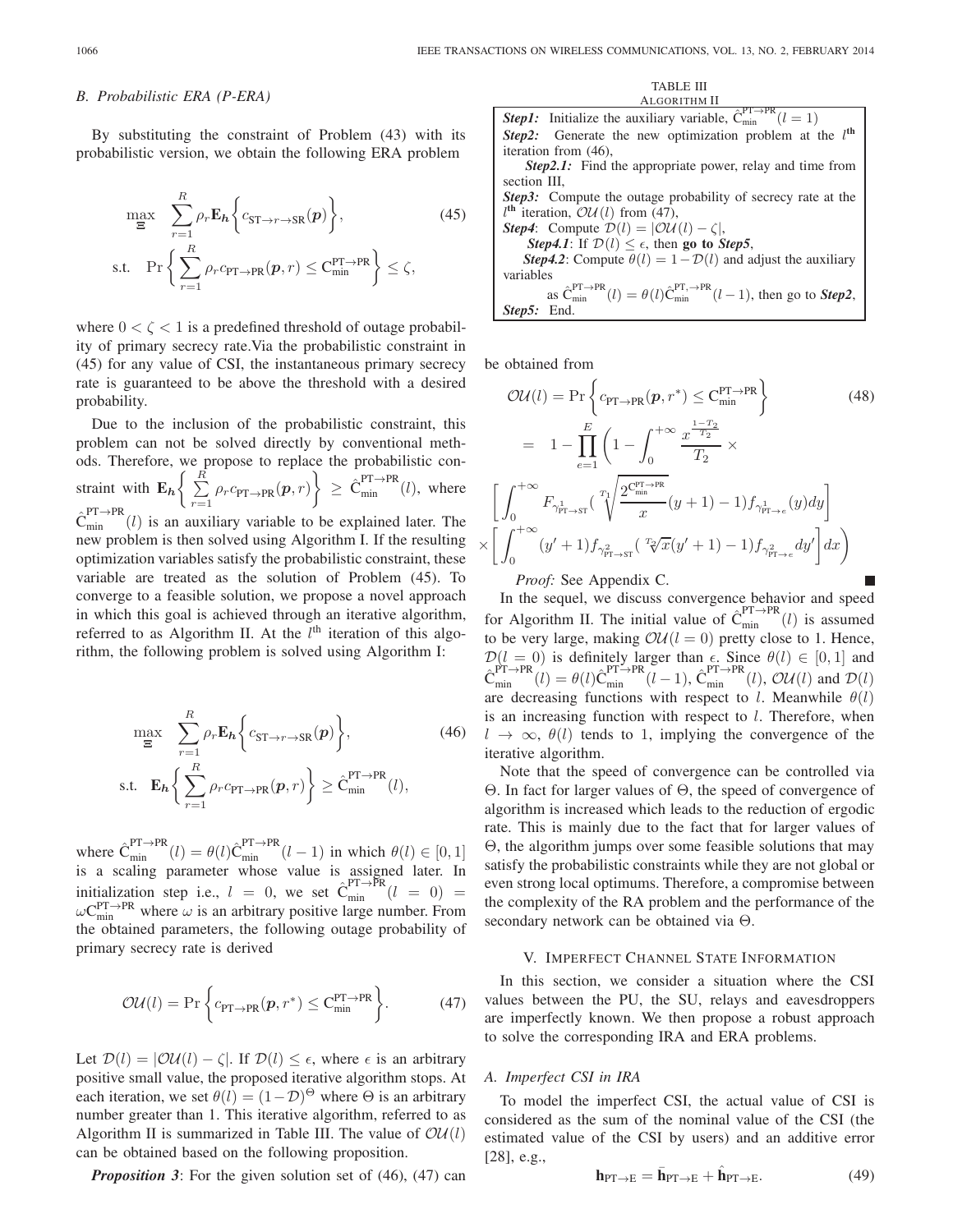where  $h_{PT\to E}$ ,  $h_{PT\to E}$ , and  $h_{PT\to E}$  are  $1 \times E$  vectors representing the exact, nominal and additive error of CSI values where their  $e^{\text{th}}$  elements are denoted by  $h_{\text{PT}\to e}$ ,  $\bar{h}_{\text{PT}\to e}$  and  $\hat{h}_{\text{PT}\to e}^2$ . For the IRA problem, we apply the worst-case optimization theory as it can preserve the primary secrecy rate under any condition of error where the error is assumed to be bounded in a closed region called uncertainty region [28], [29]. Usually, uncertainly regions for imperfect CSI values are defined by general norm functions such as, e.g., [28]

$$
\mathbf{h}_{\text{PT}\to\text{E}} \in \mathcal{R}_{\text{PT}\to\text{E}} = \tag{50}
$$

$$
\{ \mathbf{h}_{PT \to E} \|\|\mathbf{h}_{PT \to E} - \bar{\mathbf{h}}_{PT \to E}\| \le \varepsilon_{PT \to E} \},
$$
  

$$
\mathbf{h}_{ST \to E} \in \mathcal{R}_{ST \to E}
$$
 (51)

$$
\quad = \quad \{\pmb{h}_{ST \to E} \big| \, \| \pmb{h}_{ST \to E} - \bar{\pmb{h}}_{ST \to E} \| \leq \varepsilon_{ST \to E} \},
$$

 $=$   $\subset \mathcal{D}$ 

$$
\mathbf{h}_{r\to E} \in \mathcal{R}_{r\to E} \tag{52}
$$
\n
$$
= \{ \mathbf{h}_{r\to E} \mid \|\mathbf{h}_{r\to E} - \bar{\mathbf{h}}_{r\to E}\| \le \varepsilon_{r\to E} \}, \forall r \in \mathcal{R},
$$
\n
$$
\mathbf{h}_{SR\to E} \in \mathcal{R}_{SR\to E} \tag{53}
$$
\n
$$
= \{ \mathbf{h}_{SR\to E} \mid \|\mathbf{h}_{SR\to E} - \bar{\mathbf{h}}_{SR\to E}\| \le \varepsilon_{SR\to E} \},
$$

where  $\|\mathbf{x}\|$  is the general norm function. Through the worst case robust optimization theory, the allocated power vector is derived such that in the worst case condition of error in the uncertainty region, the worst case secrecy rate of PU is preserved and the minimum secrecy rate of SU is achieved. Mathematically, the worst case robust counterpart of (15) may be expressed as

$$
\max_{\mathcal{Q}} \min_{\mathcal{H}} \sum_{r=1}^{R} \rho_r \bar{c}_{ST \to r \to SR} (e^{\mathbf{q}^1}, r),
$$
\n
$$
C_1: \sum_{r=1}^{R} \rho_r \bar{c}_{PT \to PR} (e^{\mathbf{q}}, r) \ge C_{\min}^{PT \to PR}, \quad \forall \mathbf{h} \in \mathcal{H},
$$
\n(54)

where **h** is the vector of all CSIs in our set up and  $H$ is the set of all the uncertainty regions defined in (50)- (53). Note that (54) is a cumbersome optimization problem and its computational complexity is directly dependent on the definition of norm functions. To simplify the problem and reduce the computational complexity, we utilize the Dnorm approach introduced in [30] where each uncertainty region is transformed into the bounded interval, e.g.,  $h_{PT\rightarrow e} \in$  $[h_{\text{PT}\rightarrow e} - \varepsilon_{\text{PT}\rightarrow e}, h_{\text{PT}\rightarrow e} + \varepsilon_{\text{PT}\rightarrow e}]$  where  $\varepsilon_{\text{PT}\rightarrow e}$  is the bound of uncertainty region represented by D-norm. Following by the worst case robust optimization, the lower bound of the uncertainty region is considered for each CSI between each transmitter and each eavesdropper. Thus, the robust power allocation problem is transformed into the nominal power allocation problem, e.g., (15), except that all the CSIs between transmitters and eavesdroppers are modified.

#### *B. Imperfect CSI for ERA*

In NP-ERA with imperfect CSI, the marginal distribution for each channel is required [21], [22]. Again, the uncertain parameters can be rewritten as (49). The marginal fading distribution for each eavesdropper conditioned on the estimated value is non-zero mean complex Gaussian random variable denoted by  $h_{PT\to E}|h_{PT\to E} \sim \mathcal{CN}(h_{PT\to E}, \sigma_{PT\to E}^2)$ where  $\sigma_{PT\to E}^2$  is the prediction of error variance [22]. The same can be applied to (51)-(53). Now, Algorithm I can be applied, except that the Lagrange function is solved based on the conditional means of the CSI values given their estimates, instead of the actual CSI values [22]. The same can also be applied for the P-ERA using Algorithm II, except that at each iteration, conditional means of CSI values given their estimates are used instead of the actual CSI values.

# VI. SIMULATION RESULTS

In this section, we provide simulation results to evaluate the performance of the proposed schemes for perfect and imperfect CSI for both IRA and ERA. We assume that all the nodes in the network are placed in the circle with the diameter 5 Km and  $h_{m\to n} = \iota/d_{m\to n}^{\mathcal{F}}$  where  $d_{m\to n}$  is the distance between transmitter m and receiver n and  $\iota$  is the distance between transmitter m and receiver n and  $\iota$  is the fading coefficient and  $1 \leq \varsigma \leq 4$  where  $\iota$  is taken from a normalized Rayleigh distribution. Maximum power of the ST, SR, PT, and relays are set to 20 Watt and  $N_0B = 1$ . We also set  $C_{\text{min}}^{\text{PT}\rightarrow \text{PR}} = 2 \text{ Bit/Sec/Hz}$  and R, the number of relay nodes, to 15 unless otherwise stated.

# *A. Performance Comparison between the Proposed Paradigm and Conventional Underlay Approach*

In this paper, our objective is to maximize the secrecy rate of the secondary user subject to guaranteeing a given secrecy rate for primary user as opposed to conventional case where such maximization is subject to the interference threshold constraint. Meanwhile, it is important to see whether using the new constraint causes the secondary secrecy rate to decrease compared to the conventional case. To be able to make a fair comparison, we consider the following framework. For both scenarios, we assume that the CSI value corresponding to any transmitter and receiver pair is equal for both cases. CSI values are picked up randomly from a normalized Rayleigh distribution. For a given set of CSI values, we fix the interference threshold and solve the conventional problem. We then obtain the maximized secondary secrecy rate. For such a setting, we also obtain the resulting primary secrecy rate. In Fig. 2, we have reported the values of the resulting primary secrecy rates versus  $\frac{h_{ST\rightarrow PR}}{h_{PT\rightarrow PR}}$  for different values of interference threshold in IRA case.

Now for different values of primary secrecy rate reported in Fig. 2, we solve the proposed IRA problem and obtain the corresponding secondary secrecy rate. We define  $\eta$  as the ratio of the secondary secrecy rate of the proposed scheme to that of conventional scheme. In Fig. 3, we have plotted  $\eta$  versus  $\frac{h_{ST\rightarrow PR}}{h_{PT\rightarrow PR}}$ . As can be seen in Fig. 3, the value of  $\eta$ is always greater than or equal to 1, implying that the new constraint always provides a superior secondary secrecy rate. This superiority is more pronounced for smaller values of  $\frac{h_{\text{ST}\rightarrow \text{PR}}}{h_{\text{PT}\rightarrow \text{PR}}}$ . In other words, we have been able to maintain the secrecy rate of PU, and yet such a benefit has not come at any cost to the secondary secrecy rate. Moreover, as can be seen in Fig. 2, increasing the amount of tolerable interference

<sup>2</sup>Similar notations are considered for other imperfect CSI values in this section.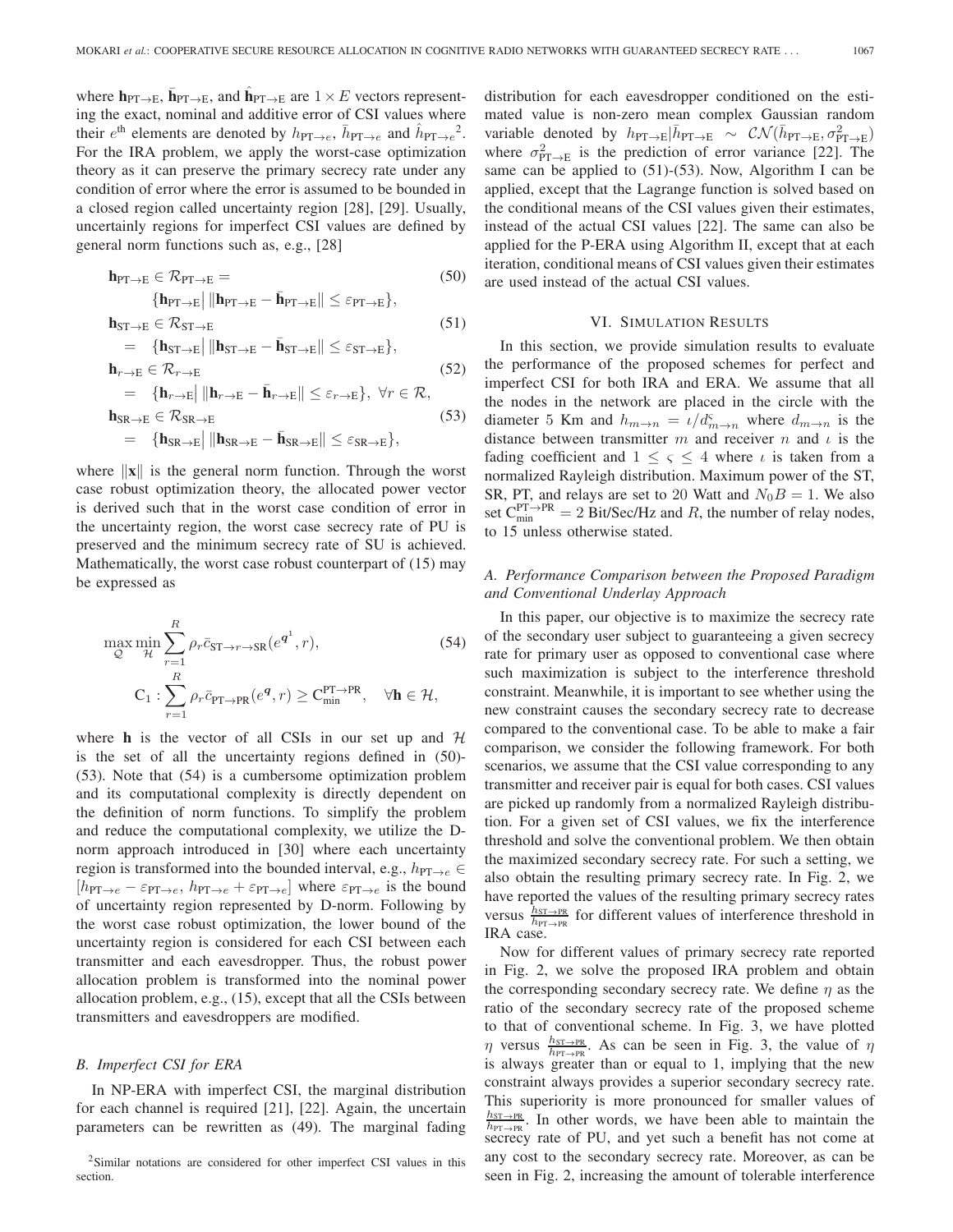

Fig. 2. The primary secrecy rate resulting from the conventional problem versus  $\frac{h_{ST\to PR}}{h_{PT\to PR}}$  for different values of *Q* in IRA.



Fig. 3. Comparing the secondary secrecy rate of the proposed paradigm for IRA and the conventional underlay approach versus  $\frac{h_{ST}\rightarrow PR}{h_{PT\rightarrow PR}}$  for different values of *Q*.

threshold may cause the secrecy rate of PU to considerably decrease and even tend to zero. In such cases, changing the interference threshold constraint to the one proposed by us can guarantee a desired primary secrecy rate while providing a secondary secrecy rate equal or better than the conventional case. Figs. 4 and 5 demonstrate the same trend for secrecy rate of PU and SU for ERA problems.

### *B. Effect of System Parameters on the SU's Secrecy Rate*

In this part, we investigate the effect of system parameters (e.g., perfect and imperfect CSI values, the value of  $C_{\min}^{PT}$  and the number of relays) on the performance of CRNs for both IRA and ERA.

*1) SU's Secrecy Rate in IRA Problem:* We demonstrate the effect of increasing the value of  $C_{\min}^{PT}$  on SU's secrecy rate for IRA in Fig. 6 versus the number of relays. In this figure,  $R = 0$  indicates the case where there is no relay node in the network and the SU directly transmits to its corresponding receiver. Clearly, by increasing the number of relays and decreasing the value of  $C_{\text{min}}^{\text{PT}}$ , the secondary secrecy rate is increased. Comparing the secrecy rate of SU for  $R = 0$  and  $R = 1$  reveals that introducing the set of relay node in CRN considerably increases the secrecy rate of SU while maintains the minimum required secrecy rate of the PU for different values of  $C_{\min}^{PT}$ . This can be associated to the feasibility set of the IRA problem. As shown in Section II.B, the feasibility set of the IRA problem expands by decreasing the value of



Fig. 4. The primary secrecy rate resulting from the conventional problem versus  $\frac{h_{ST\to PR}}{h_{PT\to PR}}$  for different values of *Q* in ERA.



Fig. 5. Comparing the secondary secrecy rate of the proposed paradigm for ERA and the conventional underlay approach versus  $\frac{h_{ST\rightarrow PR}}{h_{PT\rightarrow PR}}$  for different values of *Q*.

 $C_{\min}^{PT}$  as well as increasing the number of relay. This leads to increasing the secrecy rate of the SU [24].

We also study the effect of expanding the uncertainty region on the secondary secrecy rate of SUs in the IRA in case of imperfect CSI. In this simulation, we assume that the bound of uncertainty regions for  $(50)$  -  $(53)$  are equal and normalized to the value of estimated CSI values, e.g.,  $\varepsilon = \varepsilon_{PT\to e}$ % =  $\frac{\Vert \mathbf{h}_{PT\to e} - \overline{\mathbf{h}}_{PT\to e} \Vert}{\overline{\mathbf{h}}_{PT\to e}}$ . In Fig. 7, the effect of increasing the value of  $\varepsilon$  on reduction of SU's secrecy rate is demonstrated. Obviously, with increasing the value of  $\varepsilon$ , the secondary secrecy rate is decreased. This is because based on the worst case robust optimization theory, the SU acts very conservatively against the uncertainty in the CSI between the PU and each eavesdropper and tries to keep the minimum required primary secrecy rate in the maximum extent. Consequently, the SU and relay nodes allocate their transmit power in such a way that the rate of *each eavesdropper* is suppressed and reaching their own maximum secrecy rate is not a priority. This fact is also supported by comparing rate reduction of the SU under different values of  $C_{\text{min}}^{\text{PT}}$ . For larger value of  $C_{\text{min}}^{\text{PT}}$ , the SU's rate reduction is larger compared to smaller values of  $C_{\min}^{PT}$ .

*2) SU's Secrecy Rate in ERA Problem:* The effect of increasing the value of  $C_{\min}^{PT}$  for ERA problem is demonstrated in Fig. 8. In the simulations of this part, we set  $\sigma_{PT\rightarrow E} = 0.1$ for NP-ERA and P-ERA with imperfect CSI. Fig. 8 shows that by increasing the value of  $C_{\text{min}}^{PT}$ , the SU's secrecy rate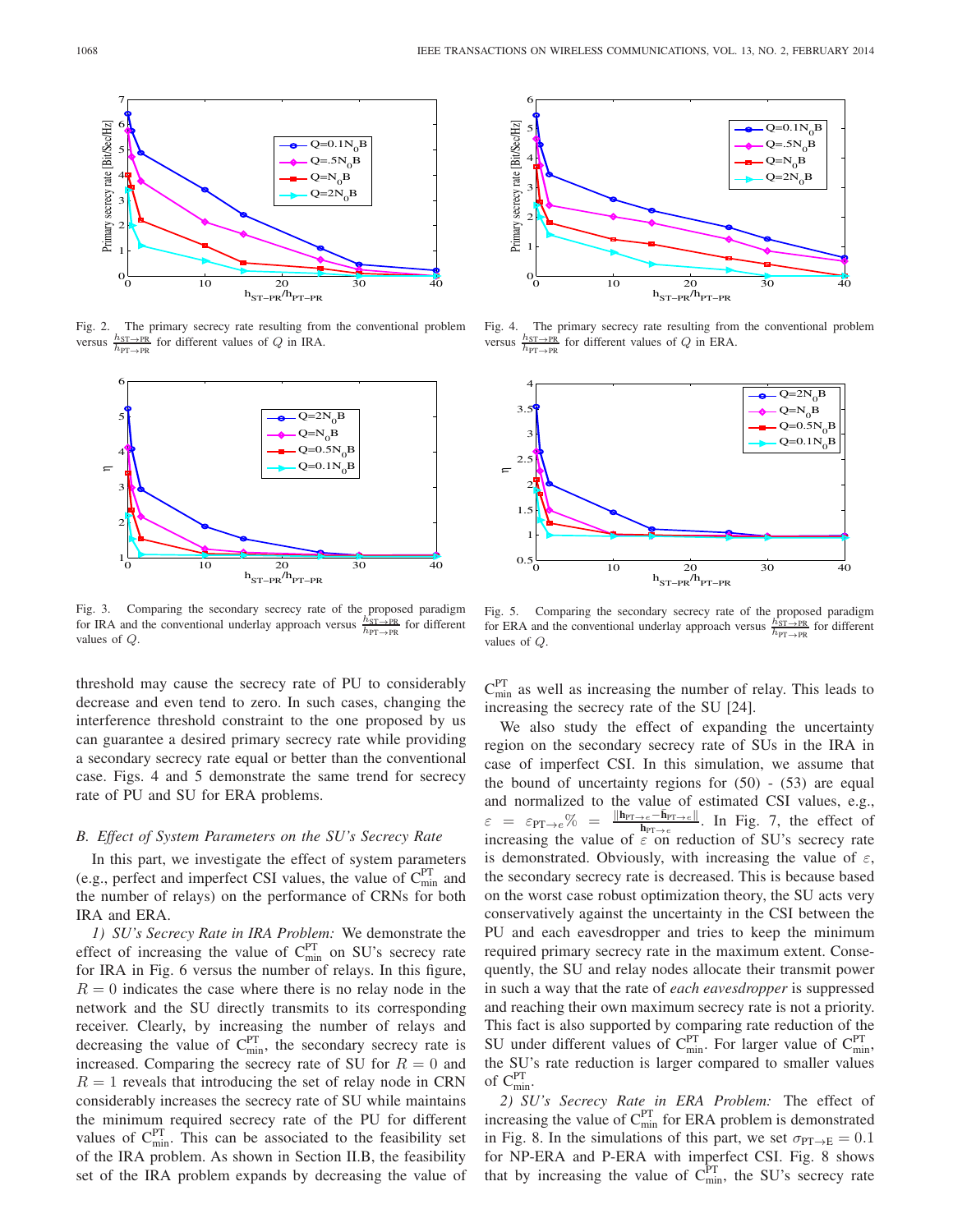

Fig. 6. The effect of increasing the value of  $C_{\text{min}}^{\text{PT}}$  on the SU's secrecy rate for IRA for different number of relays.



Fig. 7. The secondary secrecy rate versus bound of uncertainty region for different values of  $C_{\text{min}}^{\text{PT}}$ .

is dramatically decreased. Comparing NP-ERA and P-ERA, we can see that while P-ERA is very desirable from the PU's perspective, it provides a lower rate for the SU. On the other hand in NP-ERA, the SU enjoys a higher rate while the outage probability for primary secrecy rate is increased to fifty percent.

Fig. 9 demonstrates the secondary secrecy rate versus the number of relay nodes in CRNs for NP-ERA and P-ERA. For all schemes of ERA, by increasing the number of relay nodes, the SU's secrecy rate is increased. Clearly, for both NP-ERA and P-ERA, when  $R = 0$ , the secrecy rate is too small. On the other hand, by introducing one relay node in the network, the secrecy rate of SU is increased considerably which shows the benefit of the proposed introduced cooperative paradigm in CRNs.

# *C. Effect of Relay Selection Methods on the Secondary Secrecy Rate*

We plot the secondary secrecy rate for different relay selection algorithms in Figs. 10 and 11 for both IRA and ERA, respectively. Again, when  $R = 0$ , the secondary secrecy rate is very small for both IRA and ERA. However, for all methods, by increasing the number of relays, the SU can experience a larger value of secrecy rate as expected. Interestingly, the



Fig. 8. The effect of increasing the value of  $C_{\text{min}}^{\text{PT}}$  on the SU's secrecy rate for ERA.



Fig. 9. The effect of increasing the number of relays on the secondary secrecy rate for ERA.

performance of MPSR is very close to the optimal relay selection. It means that via MPSR with less computational complexity, we attain the near optimal solution which is very desirable from practical implementation perspective. In contrast, the performance of MIP approach is not convincing from the SU's perspective.

#### *D. Effect of Time Allocation on the SU's Secrecy Rate*

In Figs. 12 and 13, the SU's secrecy rate versus  $\frac{h_{PT\rightarrow e}}{h_{PT\rightarrow PR}}$  is shown for both IRA and ERA, respectively in two modes: 1) The time intervals of two hops are equal:  $T_1 = T_2 = T/2$ , referred to as symmetric time allocation, 2) The time intervals of  $T_1$  and  $T_2$  are obtained from Section III. C. 3, referred to as the asymmetric time allocation. From Figs. 12 and 13, it is obvious that the asymmetric time allocation has a better performance in terms of achievable secondary secrecy rate compared to that of the symmetric time allocation for IRA, NP-ERA and P-ERA. When the channel gain between the PU and each eavesdropper increases, the asymmetric time allocation considerably increases the SU's secrecy rate compared to that for the symmetric time allocation. This was already predicted in Section III. B, since by choosing asymmetric time allocation, we are in fact expanding the feasibility set.

# *E. Iterative Algorithm and its Convergence Behavior*

In Figs. 14 and 15, we study the effect of the value of  $\Theta$  on the performance of iterative algorithm. Fig. 14 demonstrates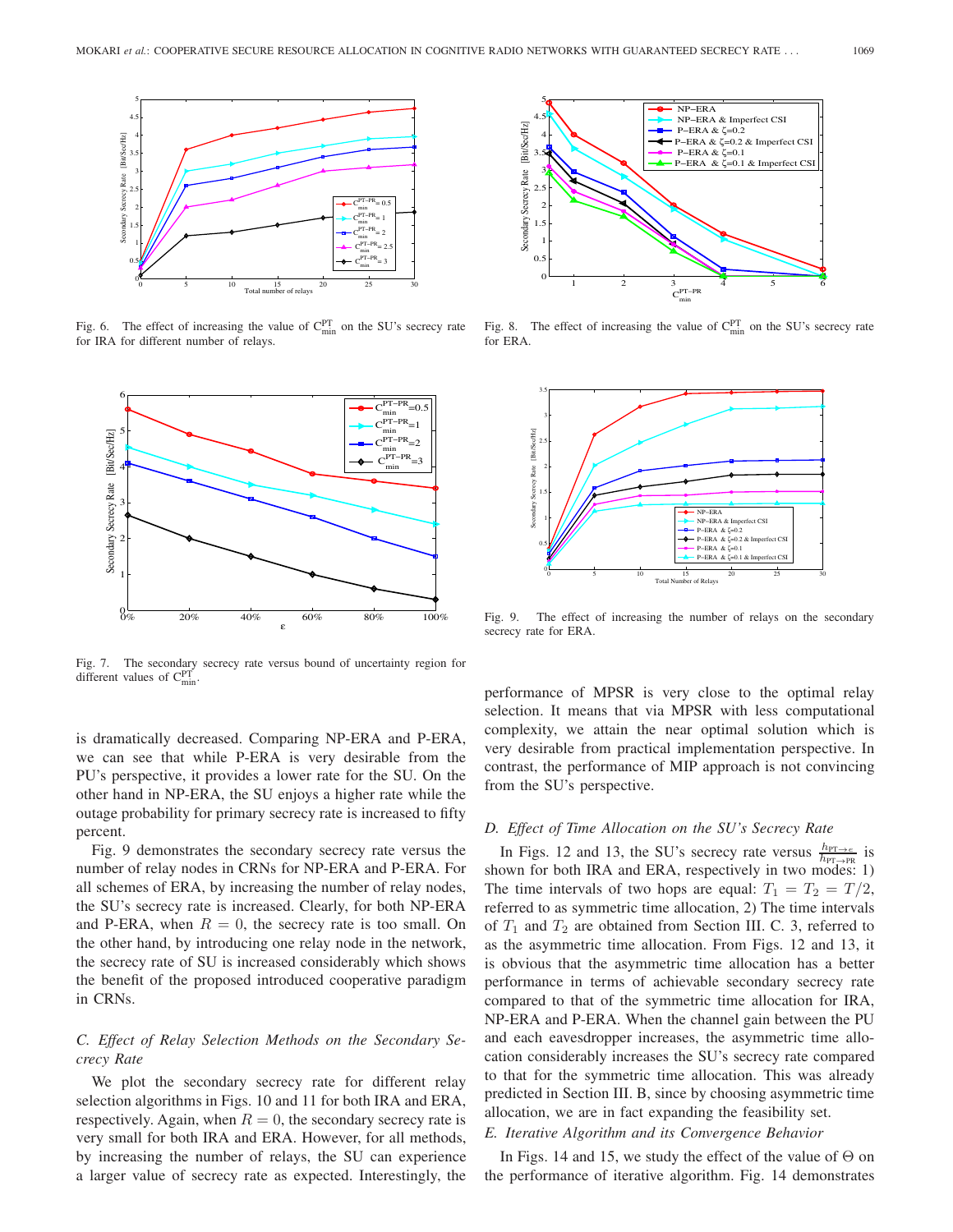

Fig. 10. The effect of relay selection algorithm on the SU's rate for IRA.



Fig. 11. The effect of relay selection algorithm on the SU's rate for ERA.

that increasing the value of  $\Theta$  reduces the SU's secrecy rate in P-ERA for any value of  $\zeta$  while it reduces the convergence time of iterative algorithm as shown in Fig. 15.

These two figures highlight the effect of  $\Theta$  on the tradeoff between optimality and convergence time for iterative algorithm in CRNs. When a smaller convergence time to reach the solution is required (e.g., in highly dynamic situation such as fast moving users in CRNs), the larger value of  $\Theta$  is appealing at the cost of reducing SU's secrecy rate. For the case of slow moving users, we can use a smaller value for Θ to reach a larger utility.

# VII. CONCLUSION

In this paper, we proposed a novel cooperative paradigm for secure communication in cognitive radio networks where we simultaneity provide secure communications for both primary and secondary services. The proposed setting is different from previously proposed schemes where maximizing the secondary secrecy rate is only subject to maintaining a certain level quality of service for primary users via the interference threshed constraint. In the proposed IRA and ERA problems, transmit power, relay and time duration of two hops are chosen to maximize the secondary secrecy rate while preserving the primary secrecy rate. By considering imperfect channel state information, we then proposed the robust counterparts of the the proposed IRA and ERA problems and investigated the effect of uncertain parameters on the performance of the system. The proposed idea in fact transforms the possibly



Fig. 12. The SU's secrecy rate versus  $\frac{h_{PT\rightarrow e}}{h_{PT\rightarrow PR}}$  for symmetric and asymmetric time allocation in IPA time allocation in IRA.



Fig. 13. The SU's secrecy rate versus  $\frac{h_{PT\rightarrow e}}{h_{PT\rightarrow PR}}$  for symmetric and asymmetric time allocation in FB *h* time allocation in ERA.

disturbing secondary service activities to a beneficial network element.

# APPENDIX A PROOF OF PROPOSITION 1

When  $T_1 = T_2 = T/2$ , C1 in (15) is transformed into<br>  $2\left[2\cos\left(\frac{Prh_{PT\rightarrow PR}}{P}\right) - \log\left(\frac{Prh_{PT\rightarrow CR}}{P}\right) + \log\left(\frac{Prh_{PT\rightarrow PR}}{P}\right)\right]$  $1/2\left[\log_2\left(\frac{Pr\ln_{\text{PT}}}{N_0B+I_{\text{PR}}^{\text{R}}}\right) - \log_2\left(\frac{Pr\ln_{\text{PT}}}{N_0B+I_{\text{PR}}^{\text{R}}}\right) + \log_2\left(\frac{Pr\ln_{\text{TP}}}{N_0B+I_{\text{PR}}^{\text{R}}}\right)\right]$  $\log_2(\frac{P_T h_{PT\rightarrow PR}}{N_0 B + I_{T_0}^2 + I_{R_0}^2}) \geq C_{\text{min}}$ , and for the case of high SINR, i.e.,  $N_0B << 1$ , it is simplified to

$$
\frac{h_{\text{PT}\rightarrow\text{PR}}}{h_{\text{PT}\rightarrow e}} \frac{N_0 B + I_{\text{PR}\rightarrow e}^1}{N_0 B + I_{\text{PR}}^1} \times \frac{h_{\text{PT}\rightarrow\text{PR}}}{h_{\text{PT}\rightarrow e}} \frac{N_0 B + I_{\text{PR}\rightarrow e}^2}{N_0 B + I_{\text{PR}}^2} \ge 2^{2C_{\text{min}}},\tag{A.1}
$$

which can be rewritten as

$$
\left(\frac{h_{\text{PT}\to\text{PR}}}{h_{\text{PT}\to e}}\right)^2 \times \chi^1 \times \chi^2 \ge 2^{2C_{\text{min}}},\tag{A.2}
$$

where

$$
\chi^{1} = \frac{I_{\text{PR}\to e}^{1}}{I_{\text{PR}}^{1}} = \frac{h_{\text{ST}\to e}}{h_{\text{ST}\to\text{PR}}} \times \frac{1 + \frac{p_{\text{SR}}^{1} h_{\text{SR}\to e}}{p_{\text{ST}}^{1} h_{\text{ST}\to e}}}{1 + \frac{p_{\text{SR}}^{1} h_{\text{SR}\to\text{PR}}}{p_{\text{ST}}^{1} h_{\text{ST}\to\text{PR}}}},
$$
(A.3)

and

$$
\chi^2 = \frac{I_{\text{PR}\to e}^2}{I_{\text{PR}}^2} = \frac{h_{\text{ST}\to e}}{h_{\text{ST}\to\text{PR}}} \times \frac{1 + \frac{p_r^2 h_{r\to e}}{p_{\text{ST}}^2 h_{\text{ST}\to e}}}{1 + \frac{p_r^2 h_{r\to\text{PR}}}{p_{\text{ST}}^2 h_{\text{ST}\to\text{PR}}}}.
$$
 (A.4)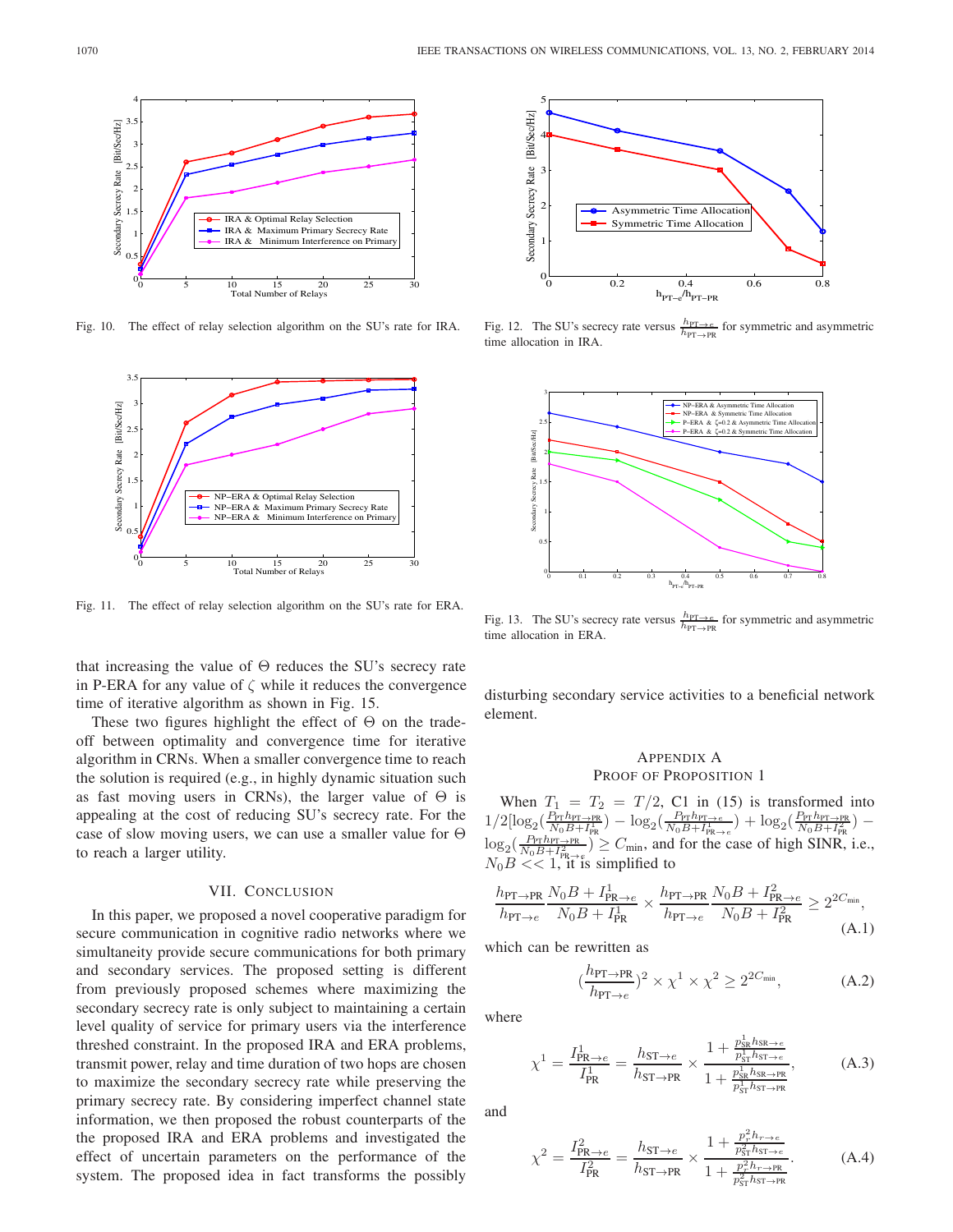

Fig. 14. Effect of the value of  $\Theta$  on the SU's secrecy rate.



Fig. 15. Effect of the value of Θ on convergence speed of Algorithm II.

To simplify (A.2), let us consider  $\chi^1 = \frac{h_{\text{SR}\rightarrow\text{Fe}}}{h_{\text{SR}\rightarrow\text{PR}}}$  and  $\chi^2 = \frac{h_{\text{r}\rightarrow\text{Fe}}}{h_{\text{r}\rightarrow\text{PR}}}$ . This case corresponds to the condition that the friendly jamming effects of ST, SR and relay  $r$  are beneficial for PR, i.e., the imposed interferences of ST, SR and relay r on the eavesdropper e is larger than that of PR. Now, we have

$$
\left(\frac{h_{\text{PT}\to\text{PR}}}{h_{\text{PT}\to e}}\right)^2 \frac{h_{\text{SR}\to e}}{h_{\text{SR}\to\text{PR}}} \frac{h_{r\to e}}{h_{r\to\text{PR}}} \ge 2^{2C_{\min}}.\tag{A.5}
$$

(15) is feasible, if there exists one relay node that satisfies (A.5). Consequently, the feasibility region in (18) is derived.

# APPENDIX B PROOF OF PROPOSITION 2

To prove the lower bound of secrecy rate, let  $z_l^1$  and  $z_l^2$  be the legitimate and eavesdropper SINR at iteration l, respectively. Accordingly, the secrecy rate can be obtained as follows

$$
C_l = \left[ \log(1 + z_l^1) - \log(1 + z_l^2) \right]^+.
$$
 (B.1)

Fact 1: Since  $C_l$  is greater than or equal to zero, we have  $z_l^1 \geq z_l^2$ . Therefore, the secrecy rate can be rewritten as

$$
C_l = \log(1 + z_l^1) - \log(1 + z_l^2). \tag{B.2}
$$

The lower bound of secrecy rate based on scale algorithm is defined as

$$
\bar{C}_l = \alpha_l^1 \log(z_l^1) + \beta_l^1 - \alpha_l^2 \log(z_l^2) - \beta_l^2,
$$
 (B.3)

where  $\alpha_l^1 = \frac{z_{l-1}^1}{1+z_{l-1}^1}, \beta_l^1 = \log(1+z_{l-1}^1) - \frac{z_{l-1}^1}{1+z_{l-1}^1} \log(z_{l-1}^1),$  $\alpha_l^2 = \frac{z_{l-1}^2}{1+z_{l-1}^2}$  and  $\beta_l^2 = \log(1+z_{l-1}^2) - \frac{z_{l-1}^2}{1+z_{l-1}^2} \log(z_{l-1}^2)$ . Now, we want to prove that

$$
C_l \geq \bar{C}_l. \tag{B.4}
$$

By substituting  $(B.2)$  and  $(B.3)$  into  $(B.4)$ , we have

$$
\log(1 + z_l^1) - \log(1 + z_l^2) \ge \tag{B.5}
$$
  
\n
$$
\frac{z_{l-1}^1}{1 + z_{l-1}^1} \log(z_l^1) + \log(1 + z_{l-1}^1) -
$$
  
\n
$$
\frac{z_{l-1}^1}{1 + z_{l-1}^1} \log(z_{l-1}^1) - \frac{z_{l-1}^2}{1 + z_{l-1}^2} \log(z_l^2)
$$
  
\n
$$
- \log(1 + z_{l-1}^2) + \frac{z_{l-1}^2}{1 + z_{l-1}^2} \log(z_{l-1}^2).
$$

With some mathematical manipulation, (B.5) is transformed into

$$
\left[\log\left(\frac{1+z_l^1}{z_{l-1}^{1-\frac{z_{l-1}^1}{z_{l-1}^1}}}\right)-\log\left(\frac{1+z_l^2}{z_l^{2\frac{z_{l-1}^2}{1+z_{l-1}^2}}}\right)\right] - \qquad (B.6)
$$
  

$$
\left[\log\left(\frac{1+z_{l-1}^1}{z_{l-1}^{1-\frac{z_{l-1}^1}{1+z_{l-1}^1}}}\right)-\log\left(\frac{1+z_{l-1}^2}{z_{l-1}^{2\frac{z_{l-1}^2}{1+z_{l-1}^2}}}\right)\right] \ge 0.
$$

Fact 2: For such an iterative algorithm, based on Theorem 2 of [25],  $C_l \ge C_{l-1}$  and, then consequently we have  $z_l^1 \ge z_{l-1}^1$ and  $z_l^2 \leq z_{l-1}^2$ . Based on Fact 1, the first and second term of (B.6) is no-negative. Moreover, Based on Fact 2, the first term is greater than or equal of the second term. Consequently, the lower bound always holds.

# APPENDIX C PROOF OF PROPOSITION 3

To prove the equality of (48), let  $X_1$ ,  $Y_1$ ,  $X_2$  and  $Y_2$  be four independent random variables and let  $Z_1 = \frac{1+X_1}{1+Y_1}$ ,  $Z_2 = \frac{1+X_2}{1+Y_2}$  and  $W = Z^{T_1}Z^{T_2} - W_1W_2$ . The CDE of  $Z_1$  is given  $\frac{1+X_2}{1+Y_2}$ , and  $W = Z_1^{T_1} Z_2^{T_2} = W_1 W_2$ . The CDF of  $Z_1$  is given by

$$
F_{Z_1}(z_1) = \Pr\{\frac{1+X_1}{1+Y_1} < z_1\} \tag{C.1}
$$
\n
$$
= \mathbf{E}_Y \left\{ \Pr\left\{ X_1 < z_1(1+Y_1) - 1 | Y_1 \right\} \right\}
$$
\n
$$
= \int_0^{+\infty} F_{X_1}(z_1(y+1) - 1) f_{Y_1}(y) dy.
$$

Similar to (C.1), the CDF of  $Z_2$  is obtained as

$$
F_{Z_2}(z_2) = \int_0^{+\infty} F_{X_2}(z_2(y+1) - 1) f_{Y_2}(y) dy.
$$
 (C.2)

From (C.1) and (C.2), the CDF of  $W_1$  and  $W_2$  can be obtained From (C.1) and (C.2), the CDF of  $W_1$  and  $W_2$  can be obtained<br>as  $F_{W_1}(w) = \Pr\{Z_1^{T_1} < w\} = F_{Z_1}(\sqrt[T_1]{w})\}$  and  $F_{W_2}(w) =$ <br> $\Pr\{Z_1^{T_2} < w\} = F_{Z_1}(\sqrt[T_2]{w})$ . Now the CDE of W is vielded as  $T_{W_1}(w) = T_1 Z_1^2 \le w_f^2 - T_{Z_1}(w) \le T_{W_2}(w) - T_1 Z_2^2 < w_f^2 = F_{Z_2}(w)$ . Now, the CDF of W is yielded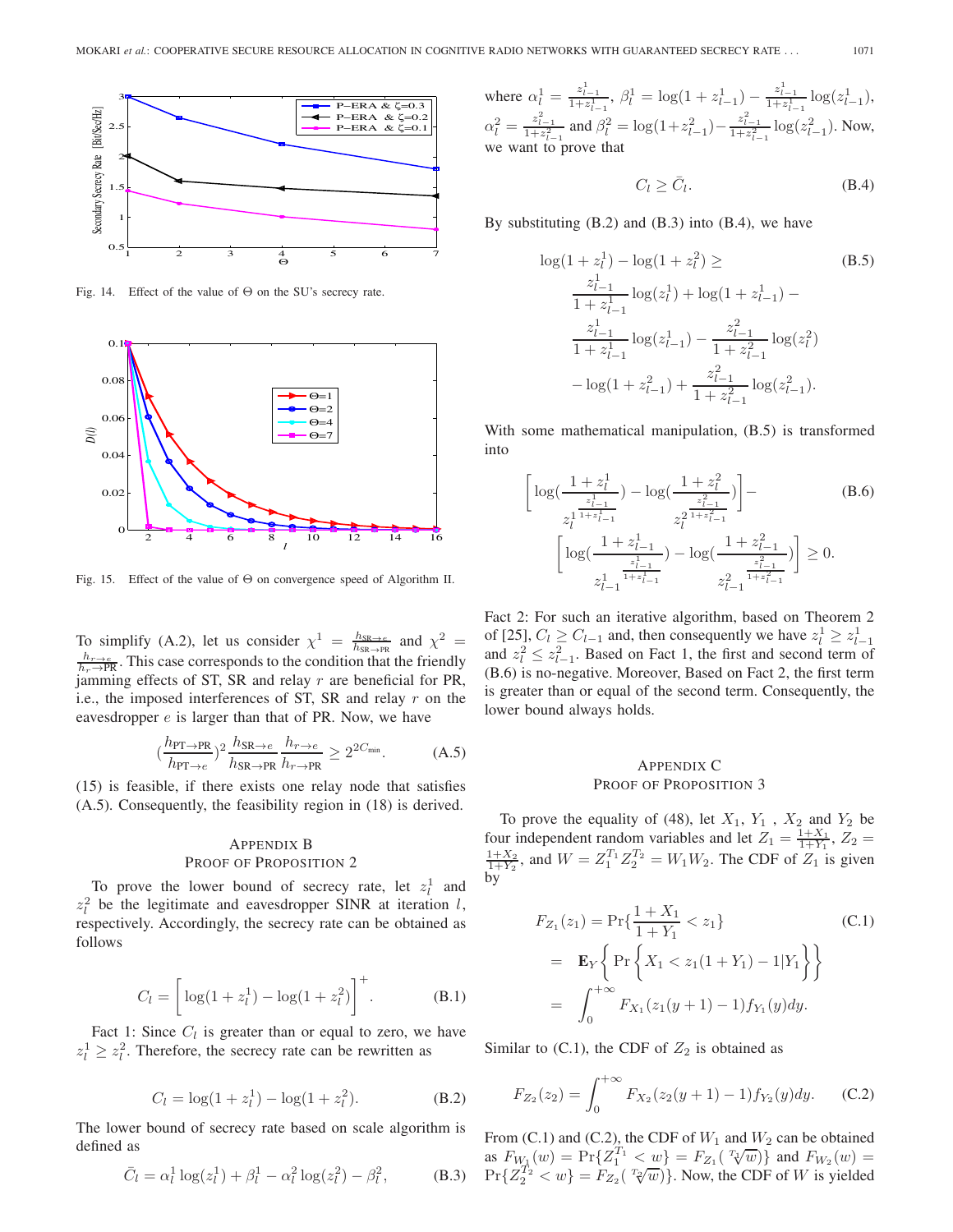as

$$
F_W(w) = \Pr\{W_1 W_2 < w\} = \tag{C.3}
$$
\n
$$
\int_0^{+\infty} F_{W_1}(\frac{w}{x}) f_{W_2}(x) dx =
$$
\n
$$
\int_0^{+\infty} F_{Z_1}(\sqrt[T_1]{\frac{w}{x}}) \frac{x^{\frac{1-T_2}{T_2}}}{T_2} f_{Z_2}(\sqrt[T_2]{x}) dx =
$$
\n
$$
\int_0^{+\infty} \frac{x^{\frac{1-T_2}{T_2}}}{T_2} \left[ \int_0^{+\infty} F_{X_1}(\sqrt[T_1]{\frac{w}{x}} (y+1) - 1) f_{Y_1}(y) dy \right]
$$
\n
$$
\left[ \int_0^{+\infty} (y'+1) f_{X_2}(\sqrt[T_2]{x} (y'+1) - 1) f_{Y_2}(y') dy' \right]
$$

By rewriting  $OU(l)$  as

$$
\mathcal{O}\mathcal{U}(l) = \Pr\left\{\min_{e} \left\{c_{\text{PT}\rightarrow\text{PR}}(\boldsymbol{p}, r^*, e) < C_{\min}^{\text{PT}\rightarrow\text{PR}}\right\}\right\}
$$
\n
$$
= 1 - \prod_{e=1}^{E} \Pr\left\{c_{\text{PT}\rightarrow\text{PR}}(\boldsymbol{p}, r^*, e) \geq C_{\min}^{\text{PT}\rightarrow\text{PR}}\right\}
$$

$$
= 1 - \prod_{e=1}^{E} \left( 1 - \Pr\left\{ \left( \frac{1 + \gamma_{\text{PT}\to\text{ST}}^1}{1 + \gamma_{\text{PT}\to e}^1} \right)^{T_1} \times \left( \frac{1 + \gamma_{\text{PT}\to\text{ST}}^2}{1 + \gamma_{\text{PT}\to e}^2} \right)^{T_2} \leq 2^{C_{\min}^{\text{PT}\to\text{PR}}} \right\} \right).
$$

and using the above equality the proposition is proved.

#### **REFERENCES**

- [1] A. Goldsmith, S. A. Jafar, I. Maric, and S. Srinivasa, "Breaking spectrum gridlock with cognitive radios: an information theoretic perspective," *Proc. IEEE*, vol. 97, no. 5, pp. 894–914, May 2009.
- [2] A. D. Wyner, "The wire-tap channel," *Bell Syst. Tech. J.*, vol. 54, no. 8, pp. 1355–1387, Oct. 1975.
- [3] F. Renna, N. Laurenti, and H. Poor, "Physical-layer secrecy for OFDM transmissions over fading channels," *IEEE Trans. Inf. Forensics Security*, vol. 7, no. 4, pp. 1354–1367, Aug. 2012.
- [4] L. Dong, Z. Han, A. P. Petropulu, and H. V. Poor, "Improving wireless physical layer security via cooperating relays," *IEEE Trans. Signal Process.*, vol. 58, no. 3, pp. 1875–1888, Mar. 2010.
- [5] A. Mukherjee, A. Swindlehurst, "Jamming games in the MIMO wiretap channel with an active eavesdropper," *IEEE Trans. Signal Process.*, vol. 61, no. 1, pp. 82–91, Jan. 2013.
- [6] J. Chen, R. Zhang, L. Song, and Z. H. B. Jiao, "Joint relay and jammer selection for secure two-way relay networks," *IEEE Trans. Inf. Forensics Security*, vol. 7, no. 1, pp. 310–320, Feb. 2012.
- [7] E. Tekin and A. Yener, "The general gaussian multiple access and twoway wire-tap channels: achievable rates and cooperative jamming,' *IEEE Trans. Inf. Theory*, vol. 54, no. 6, pp. 4005-4019, June 2008.
- [8] I. Stanojev and A. Yener, "Improving secrecy rate via spectrum leasing for friendly jamming," *IEEE Trans. Wireless Commun.*, vol. 12, no. 1, pp. 134–145, 2013.
- [9] L. Lai and H. E. Gamal, "The relay-eavesdropper channel: cooperation for secrecy," *IEEE Trans. Inf. Theory*, vol. 54, no. 9, pp. 4005-4019, Sept. 2008.
- [10] X. Tang, R. Liu, P. Spasojevic, and H. V. Poor, "Interference assisted secret communication," *IEEE Trans. Inf. Theory*, vol. 57, no. 5, pp. 3153-3167, May 2011.
- [11] Y. Liang, A. Somekh-Baruch, H. Poor, S. Shamai, and S. Verdu, "Capacity of cognitive interference channels with and without secrecy," *IEEE Trans. Inf. Theory*, vol. 55, no. 2, pp. 604–619, Feb. 2009.
- [12] Y. Wu and K. Liu, "An information secrecy game in cognitive radio networks," *IEEE Trans. Inf. Forensics Security,*, vol. 6, no. 3, pp. 831– 842, Sept. 2011.
- [13] L. Zhang, R. Zhang, Y.-C. Liang, Y. Xin, and S. Cui, "On the relationship between the multi-antenna secrecy communications and cognitive radio communications," *IEEE Trans. Commun.*, vol. 58, no. 6, pp. 1877– 1886, June 2010.
- [14] Y. Pei, Y.-C. Liang, K. C. Teh, and K. H. Li, "Secure communication in multiantenna cognitive radio networks with imperfect channel state information," *IEEE Trans. Signal Process.*, vol. 59, no. 4, pp. 1683– 1693, Apr. 2011.
- [15] Y. Pei, Y.-C. Liang, L. Zhang, K. C. Teh, and K. H. Li, "Secure communication over MISO cognitive radio channels," *IEEE Trans. Wireless Commun.*, vol. 9, no. 4, pp. 1494–1502, Apr. 2010.
- [16] H. Sakran, M. Shokair, O. Nasr, S. El-Rabaie, and A. El-Azm, "Proposed relay selection scheme for physical layer security in cognitive radio networks," *IET Commun.*, vol. 6, no. 16, pp. 2676–2687, June 2012.
- [17] K. Lee, O. Simone, C.-B. Chae, and J. Kang, "Spectrum leasing via cooperation for enhanced physical-layer secrecy," in *Proc. 2011 IEEE Int. Conf. Commun.*
- [18] J. Papandriopoulos and J. Evans, "Low-complexity distributed algorithms for spectrum balancing in multi-user DSL networks," in *Proc. IEEE Int. Conf. Commun.*, vol. 46, no. 5, pp. 3270–3275, June 2006.
- [19] L. V. S. Boyd, S.-J. Kim, and A. Hassibi, "A tutorial on geometric programming," *Optimization Eng.*, vol. 7, no. 5, pp. 67–127, 2007.
- [20] N. Mokari, K. Navaie, and M. G. Khoshkholgh, "Downlink radio resource allocation in OFDMA spectrum sharing environment with partial channel state information," *IEEE Trans. Wireless Commun.*, vol. 10, no. 10, pp. 3482–3495, Oct. 2011.
- [21] I. C. Wong and B. L. Evans, "Optimal downlink OFDMA resource allocation with linear complexity to maximize ergodic capacity," *IEEE Trans. Wireless Commun.*, vol. 7, no. 3, pp. 962–971, Mar. 2008.
- [22] I. Wong and B. Evans, "Optimal resource allocation in the OFDMA downlink with imperfect channel knowledge," *IEEE Trans. Commun.*, vol. 57, no. 1, pp. 232–241, 2009.
- [23] M. Chiang, P. Hande, T. Lan, and C. W. Tan, "Power control in wireless cellular networks," *Foundations Trends Netw.*, vol. 2, no. 4, pp. 381–533, July 2008.
- [24] S. Boyd and L. Vandenberghe, *Convex Optimization*. Cambridge University Press, 2004.
- [25] T. Wang and L. Vandendorpe, "Iterative resource allocation for maximizing weighted sum min-rate in downlink cellular OFDMA systems," *IEEE Trans. Signal Process.*, vol. 59, no. 1, pp. 223–234, 2011.
- [26] Y. Nesterov and A. Nemirovsky, *Interior Point Polynomial Methods in Convex Programming.* SIAM Press, 1994.
- [27] J. Lofberg, "Yalmip: yet another LMI parser." Available: http://control. ee.ethz.ch/∼joloef/yalmip.php., 2003.
- [28] A. B. Gershman and N. D. Sidiropoulos, *Space-Time Processing for MIMO Communications*. John Wiley and Sons, 2005.
- [29] A. Ben-Tal and A. Nemirovski, "Selected topics in robust convex optimization," *Mathematical Programming*, vol. 1, no. 1, pp. 125–158, July 2007.
- [30] D. Bertsimas and M. Sim, "The price of robustness," *Operations Research*, vol. 52, no. 1, pp. 35–53, Feb. 2004.



 $(C.4)$ 

**Nader Mokari** is a Ph.D. student at Tarbiat Modares University, Tehran, Iran. His main research interests include wireless communications, radio resource allocation, secure communication, and spectrum sharing techniques. He is a student member of IEEE.



**Saeedeh Parsaeefard** (S'09) received the B.Sc. and M.Sc. degrees from Amirkabir University of Tech1nology (Tehran Polytechnic), Tehran, Iran, in 2003 and 2006, respectively, and the Ph.D. degree in electrical and computer engineering from Tarbiat Modares University, Tehran, in 2012. She is currently a Post-Doctoral Research Fellow with the Telecommunication and Signal Processing Laboratory in the Department of Electrical and Computer Engineering at the McGill University, Canada. From November 2010 to October 2011, she was a Visiting

Ph.D. Student with the Department of Electrical Engineering, University of California, Los Angeles, CA, USA. Her current research interests include the applications of robust optimization theory and game theory on the resource allocation and management in wireless networks.